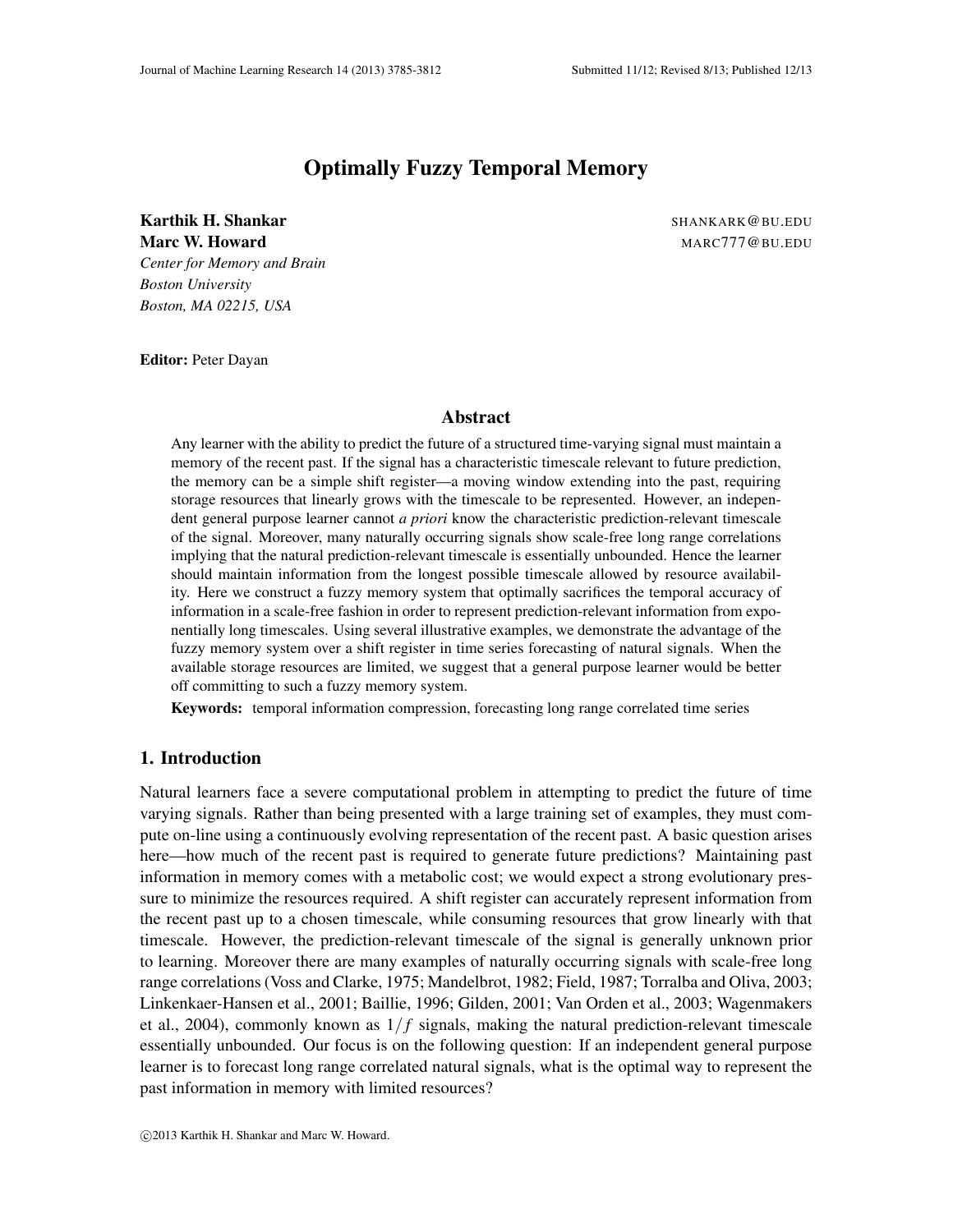#### SHANKAR AND HOWARD

We argue that the solution is to construct a memory that reflects the natural scale-free temporal structure associated with the uncertainties of the world. For example, the timing of an event that happened 100 seconds ago does not have to be represented as accurately in memory as the timing of an event that happened 10 seconds ago. Sacrificing the temporal accuracy of information in memory leads to tremendous resource conservation, yielding the capacity to represent information from exponentially long timescales with linearly growing resources. Moreover, by sacrificing the temporal accuracy of information in a scale-free fashion, the learner can gather the relevant statistics from the signal in a way that is optimal if the signal contains scale-free fluctuations. To mechanistically construct such a memory system, it is imperative to keep in mind that the information represented in memory should *self sufficiently* evolve in real time without relying on any information other than the instantaneous input and what is already represented in memory; reliance on any external information would require additional storage resources. In this paper we describe a *Fuzzy* (meaning temporally inaccurate) memory system that (i) represents information from very long timescales under limited resources, (ii) optimally sacrifices temporal accuracy while maximally preserving the prediction-relevant information from the past, and (iii) evolves self sufficiently in real time.<sup>1</sup>

The layout of the paper is as follows. In Section 2, based on some general properties of long range correlated signals, we derive the criterion for optimally sacrificing the temporal accuracy so that the prediction relevant information from exponentially long time scales is maximally preserved in the memory with finite resources. However, it is non-trivial to construct such a memory in a self sufficient way. In Section 3, we describe a strategy to construct a self sufficient scale-free representation of the recent past. This strategy is based on a neuro-cognitive model of internal time, TILT (Shankar and Howard, 2012), and is mathematically equivalent to encoding the Laplace transform of the past and approximating its inverse to reconstruct a fuzzy representation of the past. With an optimal choice of a set of memory nodes, this representation naturally leads to a self-sufficient fuzzy memory system. In Section 4, we illustrate the utility of the fuzzy memory with some simple time series forecasting examples. We show that the fuzzy memory enhances the ability to predict the future in comparison to a shift register with equal number of nodes. Optimal representation of the recent past in memory does not by itself guarantee the ability to successfully predict the future, for it is crucial to learn the prediction-relevant statistics underlying the signal with an efficient learning algorithm. The choice of the learning algorithm is however largely modular to the choice of the memory system. Here we entirely sidestep the problem of learning, and only focus on the memory. As a place holder for a learning algorithm, we use linear regression in the demonstrations of time series forecasting.

## 2. Optimal Accuracy-Capacity Tradeoff

Suppose a learner needs to learn to predict a real valued time series with long range correlations. Let  $V = \{v_n : n \in (1, 2, 3...\infty)\}\$  represent all past values of the time series relative to the present moment at  $n = 0$ . Let *V* be a stationary series with zero mean and finite variance. Ignoring any higher order correlations, let the two point correlation be  $\langle v_n v_m \rangle \simeq 1/|n-m|^\alpha$ . When  $\alpha \le 1$ , the series will be long range correlated (Beran, 1994). The goal of the learner is to successfully predict the current value  $v<sub>o</sub>$  at  $n = 0$ . Figure 1 shows a sample time series leading up to the present moment. The *y*-axis corresponds to the present moment and to its right lies the unknown future values of the time series. The *x*-axis labeled as shift register denotes a memory buffer wherein each  $v_n$  is accurately stored in

<sup>1.</sup> Fuzzy temporal memory is not related to fuzzy logic.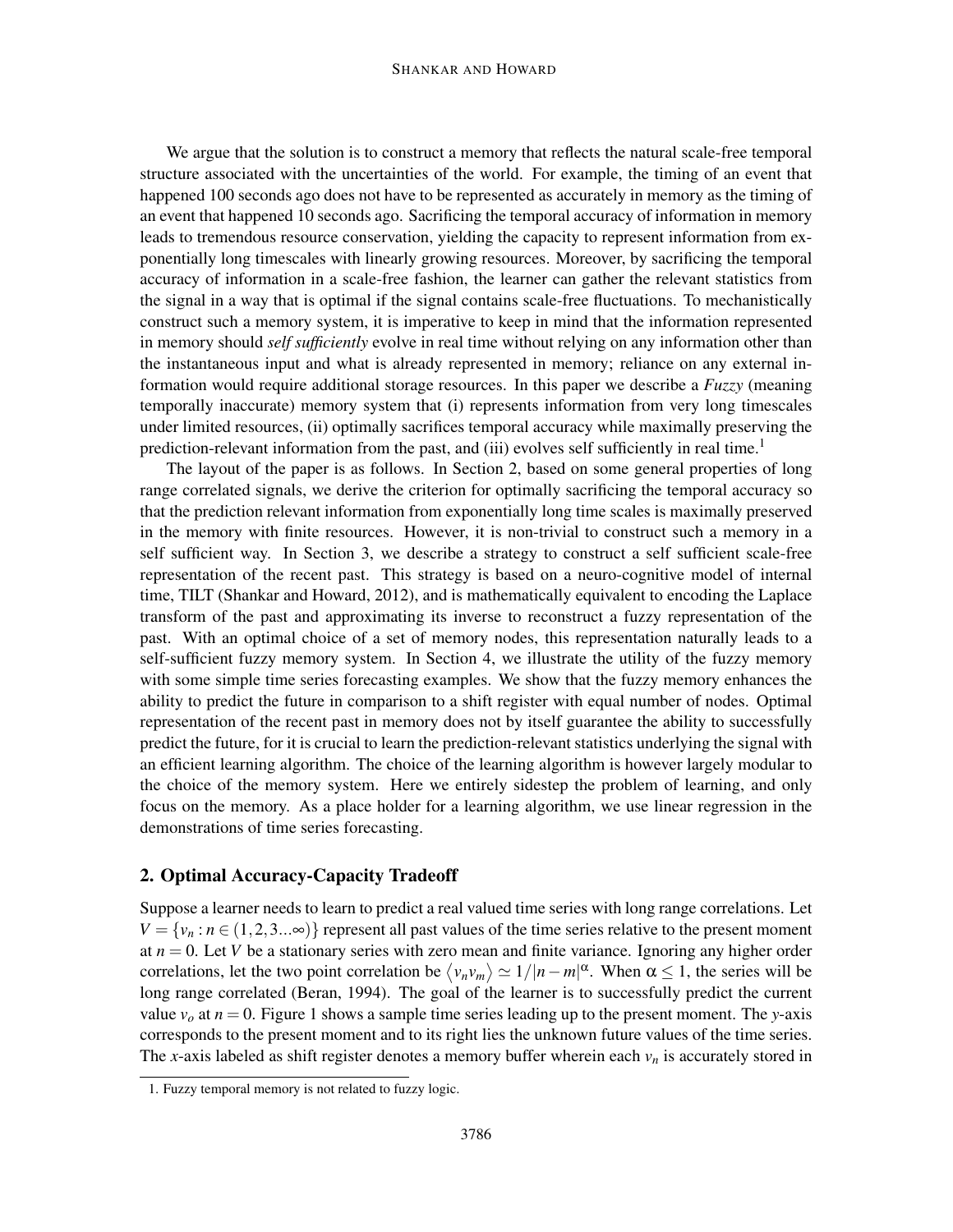

Figure 1: A sample time series *V* with power-law two-point correlation is plotted w.r.t. time(*n*) with the current time step taken to be  $n = 0$ . The figure contrasts the way in which the information is represented in a shift register and the fuzzy buffer. Each node of the fuzzy buffer linearly combines information from a bin containing multiple shift register nodes. The dashed curve shows the predictive information content from each time step that is relevant for predicting the future value of the time series.

a unique node. As we step forward in time, the information stored in each node will be transferred to its left-neighbor and the current value  $v<sub>o</sub>$  will enter the first node. The shift register can thus self sufficiently evolve in real time. The longest time scale that can be represented with the shift register is linearly related to the number of nodes.

Given a limited number of memory nodes, what is the optimal way to represent *V* in the memory so that the information relevant to prediction of  $v<sub>o</sub>$  is maximally preserved? We will show that this is achieved in the fuzzy buffer shown in Figure 1. Each node of the fuzzy buffer holds the average of  $v_n$ s over a bin. For the fuzzy buffer, the widths of the bins increase linearly with the center of the bin; the bins are chosen to tile the past time line. Clearly, the accuracy of representing  $V$  is sacrificed in the process of compressing the information in an entire bin into a real number, but note that we attain the capacity to represent information from exponentially long timescales. With some analysis, we will show that sacrificing the accuracy with bin widths chosen in this way leads to maximal preservation of prediction-relevant information.

It is clear that the fuzzy buffer shown in Figure 1 cannot evolve self sufficiently in real time; information lost during compression of a bin at any moment is required at the next moment to recompute the bin average. At each moment we would explicitly require all the  $v_n$ s to correctly update the values in the fuzzy buffer. Even though such a fuzzy buffer is not self sufficient, we shall analyze it to derive the optimal binning strategy that maximally preserves prediction-relevant information from the past . The reader who is willing to take the optimality of linearly-increasing bin widths on faith can skip ahead to Section 3 where we construct a self-sufficient memory system with that property.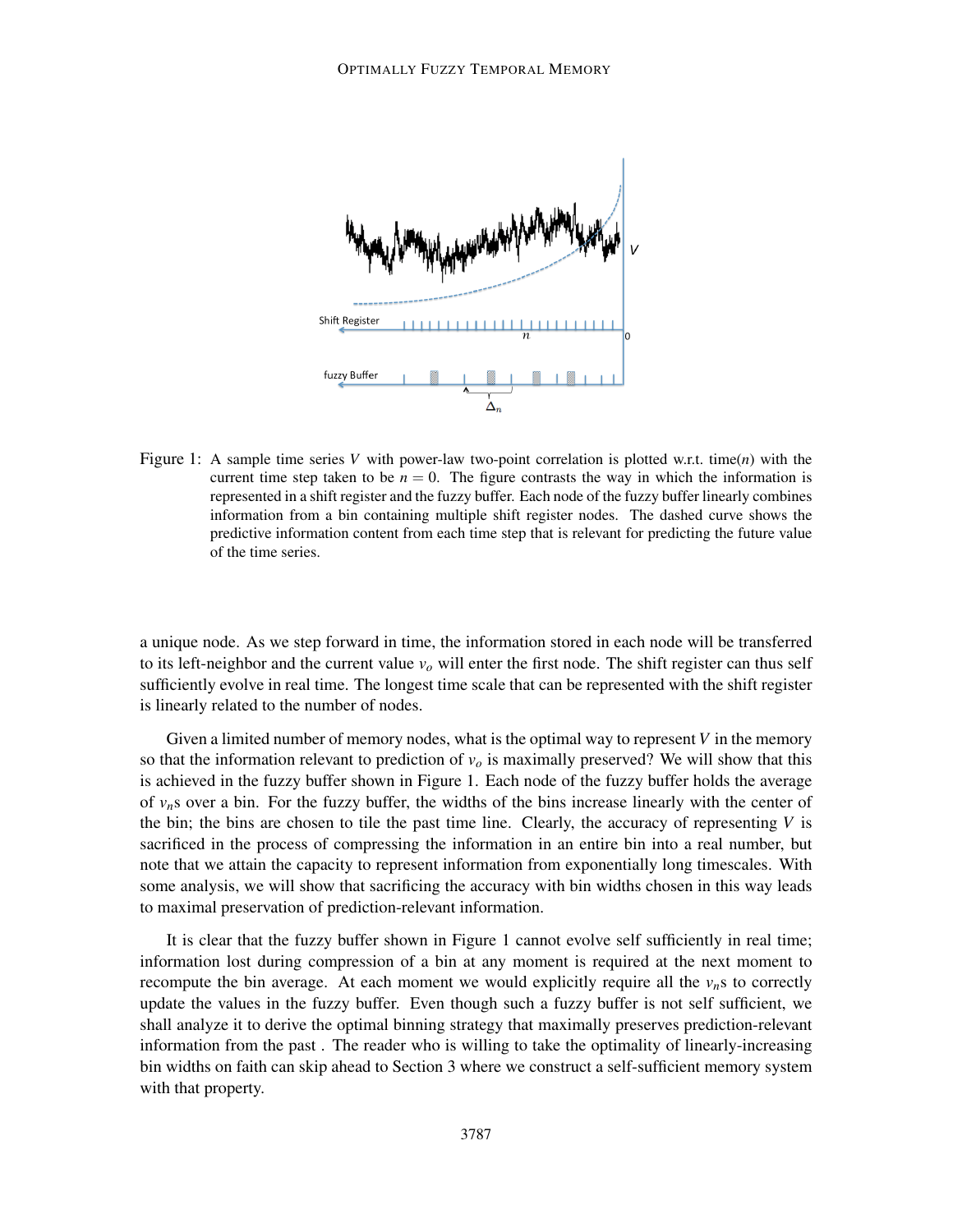#### 2.1 Deriving the Optimal Binning Strategy

To quantify the prediction relevant information contained in *V*, let us first review some general properties of the long range correlated series. Since our aim here is only to represent *V* in memory and not to actually understand the generating mechanism underlying *V*, it is sufficient to consider *V* as being generated by a generic statistical algorithm, the ARFIMA model (Granger and Joyeux, 1980; Hosking, 1981; Wagenmakers et al., 2004). The basic idea behind the ARFIMA algorithm is that white noise at each time step can be fractionally integrated to generate a time series with long range correlations.<sup>2</sup> Hence the time series can be viewed as being generated by an infinite auto-regressive generating function. In other words,  $v<sub>o</sub>$  can be generated from the past series *V* and an instantaneous Gaussian white noise input η*o*.

$$
v_o = \eta_o + \sum_{n=1}^{\infty} a(n)v_n.
$$
 (1)

The ARFIMA algorithm specifies the coefficients  $a(n)$  in terms of the exponent  $\alpha$  in the two point correlation function.

$$
a(n) = \frac{(-1)^{n+1} \Gamma(d+1)}{\Gamma(n+1) \Gamma(d-n+1)},
$$
\n(2)

where *d* is the fractional integration power given by  $d = (1 - \alpha)/2$ . The time series is stationary and long range correlated with finite variance only when  $d \in (0,1/2)$  or  $\alpha \in (0,1)$  (Granger and Joyeux, 1980; Hosking, 1981). The asymptotic behavior of *a*(*n*) for large *n* can be obtained by applying Euler's reflection formula and Stirling's formula to approximate the Gamma functions in Equation 2. It turns out that when either *d* is small or *n* is large,

$$
a(n) \simeq \left[\frac{\Gamma(d+1)\sin(\pi d)}{\pi}\right] n^{-(1+d)}.
$$
 (3)

For the sake of analytic tractability, the following analysis will focus only on small values of *d*. From Equation 1, note that  $a(n)$  is a measure of the relevance of  $v_n$  in predicting  $v_o$ , which we shall call the PIC-Predictive Information Content of  $v_n$ . Taylor expansion of Equation 3 shows that each  $a(n)$  is linear in *d* up to the leading order. Hence in small *d* limit, any  $v_n$  is a stochastic term  $\eta_n$  plus a history dependent term of order  $O(d)$ . Restricting to linear order in *d*, the total  $PIC$  of  $v_n$  and  $v_m$ is simply the sum of their individual  $PICs$ , namely  $a(n) + a(m)$ . Thus in the small *d* limit,  $PIC$  is a simple measure of predictive information that is also an extensive quantity.

When the entire *V* is accurately represented in an infinite shift register, the total  $PIC$  contained in the shift register is the sum of all  $a(n)$ . This is clearly the maximum attainable value of  $PIC$  in any memory buffer, and it turns out to be 1.

$$
PIC_{max} = \sum_{n=1}^{\infty} a(n) = 1.
$$

In a shift register with  $N_{\text{max}}$  nodes, the total  $PIC$  is

$$
\mathcal{P}IC_{\text{tot}}^{\text{SR}} = \sum_{n=1}^{N_{\text{max}}} a(n) = 1 - \sum_{N_{\text{max}}}^{\infty} a(n) \simeq 1 - \frac{\sin(\pi d)\Gamma(d+1)}{\pi d} N_{\text{max}}^{-d},
$$
\n
$$
\xrightarrow{d \to 0} d \ln N_{\text{max}}.
$$
\n(4)

<sup>2.</sup> The most general model ARFIMA(p,d,q) can generate time series with both long and short range structures. Here we choose  $p = q = 0$  to ignore the short range structures.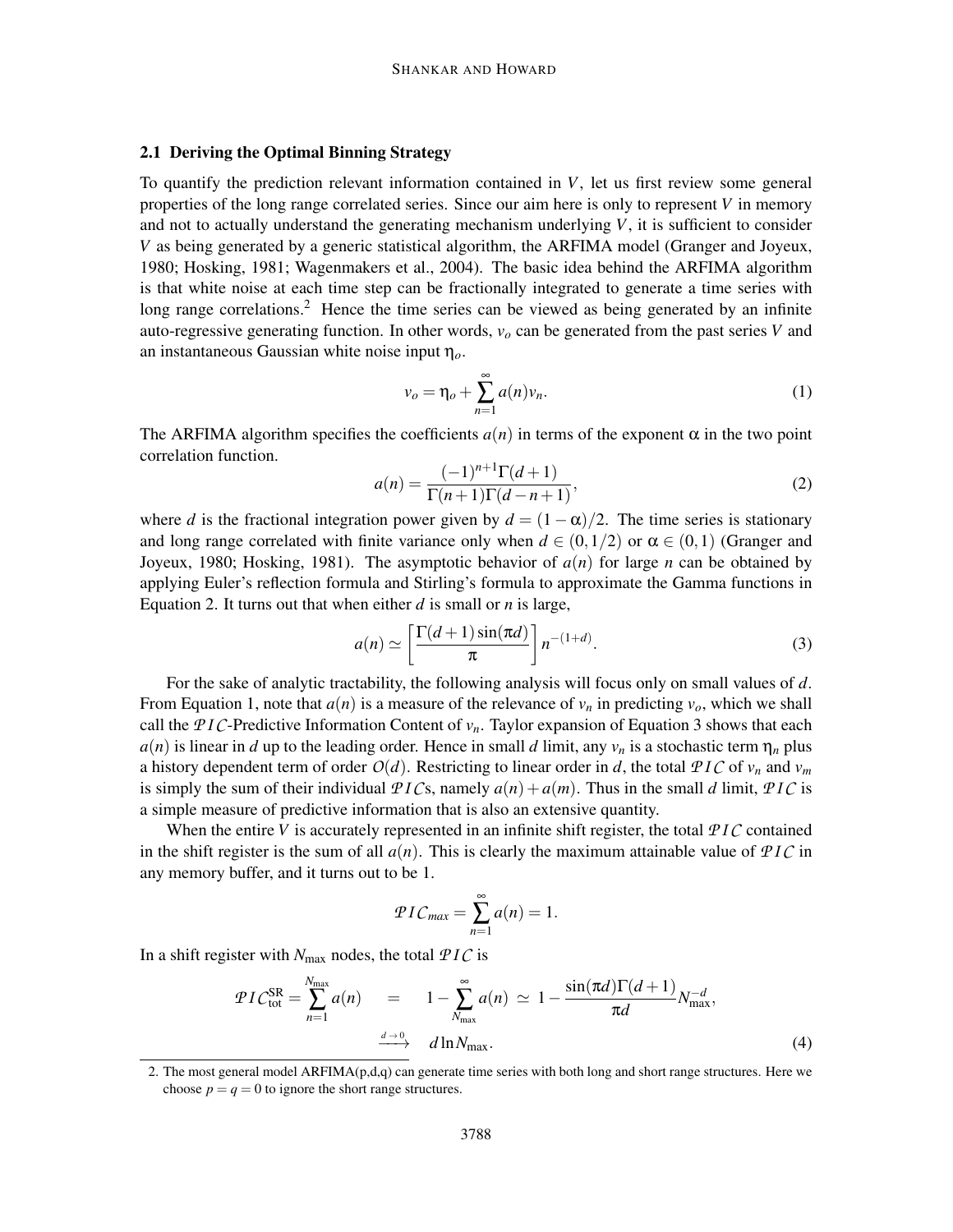For any fixed  $N_{\text{max}}$ , when *d* is sufficiently small  $\mathcal{P}IC_{\text{tot}}^{\text{SR}}$  will be very small. For example, when  $N_{\text{max}} = 100$  and  $d = 0.1$ ,  $\mathcal{P}IC_{\text{tot}}^{\text{SR}} \simeq 0.4$ . For smaller values of *d*, observed in many natural signals, *PIC*<sup>SR</sup> would be even lower. When  $d = 0.01$ , for  $N_{\text{max}}$  as large as 10000, the *PIC*<sup>SR</sup> is only 0.08. A large portion of the predictive information lies in long timescales. So the shift register is ill-suited to represent information from a long range correlated series.

The PIC<sub>tot</sub> for a memory buffer can be increased if each of its nodes stored a linear combination of many  $v_n$ s rather than a single  $v_n$  as in the shift register. This can be substantiated through information theoretic considerations formulated by the Information Bottleneck (*I B*) method (Tishby et al., 1999). A multi-dimensional Gaussian variable can be systematically compressed to lower dimensions by linear transformations while maximizing the relevant information content (Chechik et al., 2005). Although *V* is a unidimensional time series in our consideration, at any moment the entire *V* can be considered as an infinite dimensional Gaussian variable since only its two point correlations are irreducible. Hence it heuristically follows from *I B* that linearly combining the various  $v_n$ s into a given number of combinations and representing each of them in separate memory nodes should maximize the  $PIC_{\text{tot}}$ . By examining Equation 1, it is immediately obvious that if we knew the values of  $a(n)$ , the entire *V* could be linearly compressed into a single real number  $\sum a(n)v_n$ conveying all of the prediction relevant information. However, such a single-node memory buffer is not self sufficient: at each moment we explicitly need the entire *V* to update the value in that node. As an unbiased choice that does not require *a priori* knowledge of the statistics of the time series, we simply consider uniform averaging over a bin. Uniform averaging over a bin discards separate information about the time of the values contributing to the bin. Given this consideration, how should we space the bins to maximize the  $PIC_{\text{tot}}$ ?

Consider a bin ranging between *n* and  $n + \Delta_n$ . We shall examine the effect of averaging all the  $v_m$ s within this bin and representing it in a single memory node. If all the  $v_m$ s in the bin are individually represented, then the *PIC* of the bin is  $\sum_{m} a(m)$ . Compressing all the  $v_m$ s into their average would however lead to an error in prediction of  $v<sub>o</sub>$ ; from Equation 1 this error is directly related to the extent to which the  $a(m)$ s within the bin are different from each other. Hence there should be a reduction in the  $PIC$  of the bin. Given the monotonic functional form of  $a(n)$ , the maximum reduction can only be  $\sum_m |a(m) - a(n)|$ . The net *PIC* of the memory node representing the bin average is then

$$
\mathcal{P}IC = \sum_{m=n}^{n+\Delta_n} a(m) - \sum_{m=n}^{n+\Delta_n} |a(n) - a(m)|,
$$
  

$$
\simeq \frac{na(n)}{d} \left[ 2 - 2\left(1 + \frac{\Delta_n}{n}\right)^{-d} - \frac{d\Delta_n}{n} \right]
$$

The series summation in the above equation is performed by approximating it as an integral in the large *n* limit. The bin size that maximizes the  $PIC$  can be computed by setting the derivative of *P I C* w.r.t. ∆<sub>*n*</sub> equal to zero. The optimal bin size and the corresponding *P I C* turns out to be

$$
\Delta_n^{opt} = \left[ 2^{1/(1+d)} - 1 \right] n, \qquad \mathcal{P}IC^{opt} \simeq \frac{na(n)}{d} \left[ 2 + d - (1+d)2^{1/(1+d)} \right]. \tag{5}
$$

.

When the total number of nodes  $N_{\text{max}}$  is finite, and we want to represent information from the longest possible timescale, the straightforward choice is to pick successive bins such that they completely tile up the past time line as schematically shown by fuzzy buffer in Figure 1. If we label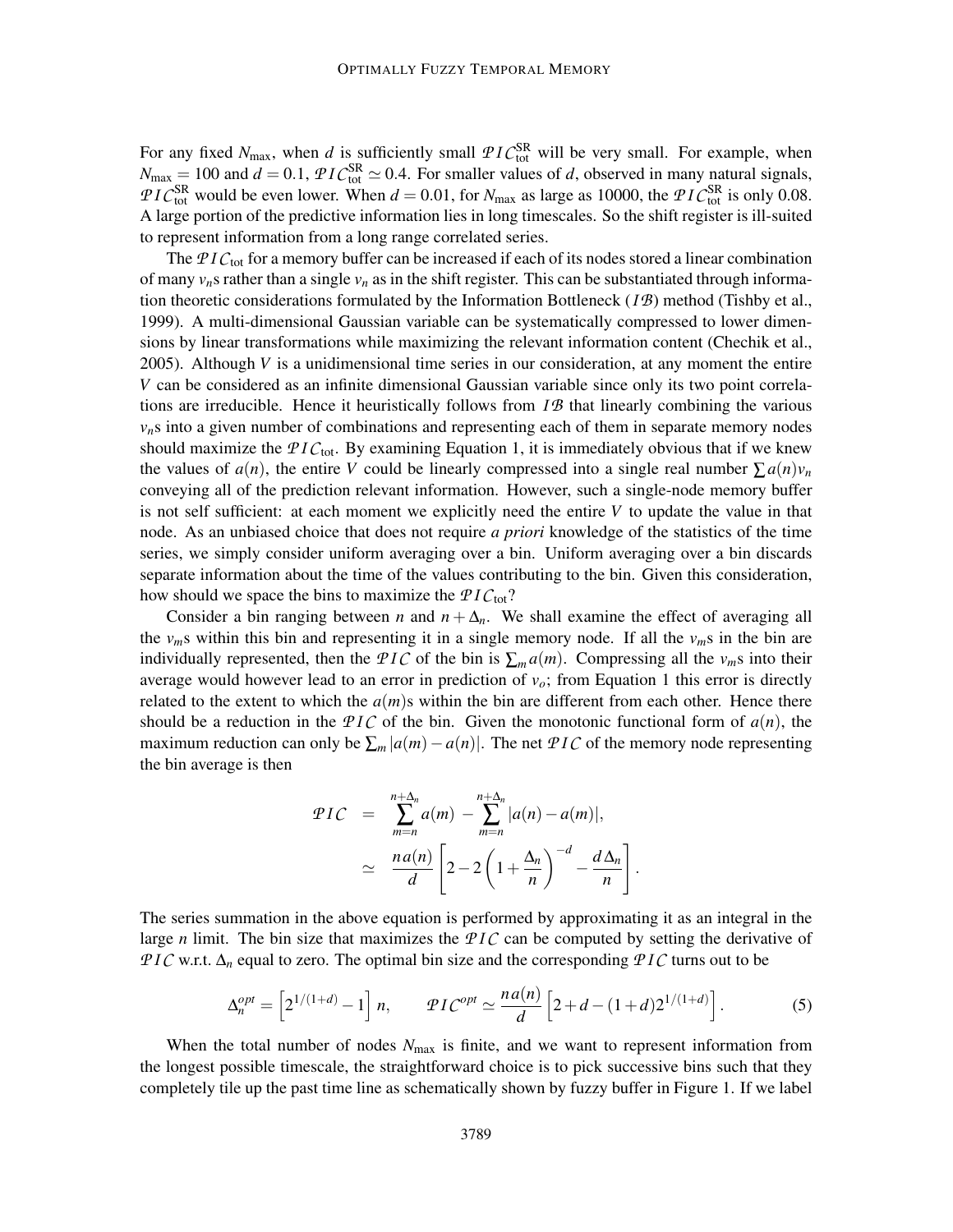the nodes of the fuzzy buffer by *N*, ranging from 1 to *N*max, and denote the starting point of each bin by  $n_N$ , then

$$
n_{N+1} = (1+c)n_N \qquad \Longrightarrow \qquad n_N = n_1(1+c)^{(N-1)}, \tag{6}
$$

where  $1 + c = 2^{1/(1+d)}$ . Note that the fuzzy buffer can represent information from timescales of the order  $n_{N_{\text{max}}}$ , which is exponentially large compared to the timescales represented by a shift register with  $N_{\text{max}}$  nodes. The total  $PIC$  of the fuzzy buffer,  $PIC_{\text{tot}}^{\text{FB}}$ , can now be calculated by summing over the PICs of each of the bins. Focusing on small values of *d* so that  $a(n)$  has the power law form for all *n*, applying Equations 3 and 5 yields

$$
\mathcal{P}IC_{\text{tot}}^{\text{FB}} \simeq \sum_{N=1}^{N_{\text{max}}}\frac{\sin(\pi d)\Gamma(d+1)}{\pi d}\left[2+d-(1+d)2^{1/(1+d)}\right]n_N^{-d}.
$$

Taking  $n_1 = 1$  and  $n_N$  given by Equation 6,

$$
\mathcal{P}IC_{\text{tot}}^{\text{FB}} \simeq \frac{\sin(\pi d)\Gamma(d+1)}{\pi d} \left[2+d-(1+d)2^{1/(1+d)}\right] \left[\frac{1-(1+c)^{-d} N_{\text{max}}}{1-(1+c)^{-d}}\right],
$$
\n
$$
\xrightarrow{d \to 0} [\ln 4 - 1]d N_{\text{max}}.
$$
\n(7)

Comparing Equations 4 and 7, note that when *d* is small, the  $PIC_{\text{tot}}^{\text{FB}}$  of the fuzzy buffer grows linearly with  $N_{\text{max}}$  while the  $PIC_{\text{tot}}^{\text{SR}}$  of the shift register grows logarithmically with  $N_{\text{max}}$ . For example, with  $N_{\text{max}} = 100$  and  $d = 0.01$ , the  $\mathcal{P}IC_{\text{tot}}^{\text{FB}}$  of the fuzzy buffer is 0.28, while the  $\mathcal{P}IC_{\text{tot}}^{\text{SR}}$ of the shift register is only 0.045. Hence when *N*max is relatively small, the fuzzy buffer represents a lot more predictive information than a shift register.

The above description of the fuzzy buffer corresponds to the ideal case wherein the neighboring bins do not overlap and uniform averaging is performed within each bin. Its critical property of linearly increasing bin sizes ensures that the temporal accuracy of information is sacrificed optimally and in a scale-free fashion. However, this ideal fuzzy buffer cannot self sufficiently evolve in real time because at every moment all  $v_n$ s are explicitly needed for its construction. In the next section, we present a self sufficient memory system that possesses the critical property of the ideal fuzzy buffer, but differs from it by having overlapping bins and non-uniform weighted averaging within the bins. To the extent the self sufficient fuzzy memory system resembles the ideal fuzzy buffer, we can expect it to be useful in representing long range correlated signals in a resource-limited environment.

#### 3. Constructing Self Sufficient Fuzzy Memory

In this section, we first describe a mathematical basis for representing the recent past in a scale-free fashion based on a neuro-cognitive model of internal time, TILT (Shankar and Howard, 2012). We then describe several critical considerations necessary to implement this representation of recent past into a discrete set of memory nodes. Like the ideal fuzzy buffer described in the Section 2, this memory representation will sacrifice temporal accuracy to represent prediction-relevant information over exponential time scales. But unlike the ideal fuzzy buffer, the resulting memory representation will be self sufficient, without requiring additional resources to construct the representation.

Let  $f(\tau)$  be a real valued function presented over real time  $\tau$ . Our aim now is to construct a memory that represents the past values of  $f(\tau)$  as activity distributed over a set of nodes with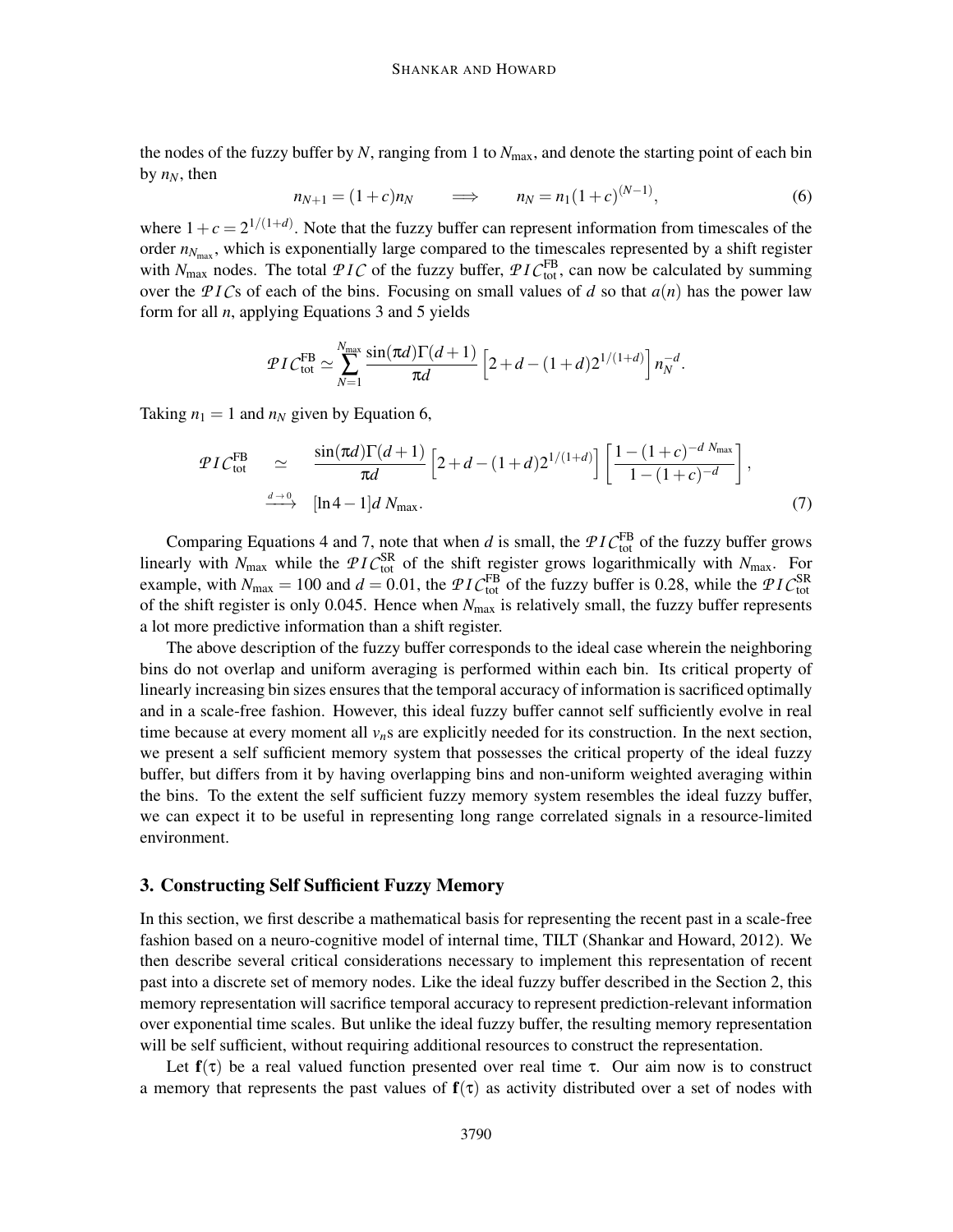

Figure 2: The scale-free fuzzy representation - Each node in the **t** column is a leaky integrator with a specific decay constant *s* that is driven by the functional value f at each moment. The activity of the **t** column is transcribed at each moment by the operator  $L_k^{-1}$  to represent the past functional values in a scale-free fuzzy fashion in the T column.

accuracy that falls off in a scale-free fashion. This is achieved using two columns of nodes t and T as shown in Figure 2. The **T** column estimates  $f(\tau)$  up to the present moment, while the **t** column is an intermediate step used to construct  $T$ . The nodes in the  $t$  column are leaky integrators with decay constants denoted by *s*. Each leaky integrator independently gets activated by the value of f at any instant and gradually decays according to

$$
\frac{d\mathbf{t}(\tau,s)}{d\tau} = -s\mathbf{t}(\tau,s) + \mathbf{f}(\tau). \tag{8}
$$

At every instant, the information in the t column is transcribed into the T column through a linear operator  $L_k^{-1}$ .

$$
\mathbf{T}(\tau,\overset{*}{\tau}) = \frac{(-1)^k}{k!} s^{k+1} \mathbf{t}^{(k)}(\tau,s) \; : \; \text{where } s = -k/\overset{*}{\tau}.
$$
\n
$$
\mathbf{T} \equiv \mathbf{L}_k^{-1}[\mathbf{t}].
$$
\n(9)

Here *k* is a positive integer and  $\mathbf{t}^{(k)}(\tau,s)$  is the *k*-th derivative of  $\mathbf{t}(\tau,s)$  with respect to *s*. The nodes of the **T** column are labeled by the parameter  $\dot{\tau}$  and are in one to one correspondence with the nodes of the **t** column labeled by *s*. The correspondence between *s* and  $\dot{\tau}$  is given by  $s = -k/\dot{\tau}$ . We refer to  $\stackrel{*}{\tau}$  as *internal time*; at any moment  $\tau$ , a  $\stackrel{*}{\tau}$  node estimates the value of **f** at a time  $\tau + \stackrel{*}{\tau}$  in the past. The range of values of *s* and  $\dot{\tau}$  can be made as large as needed at the cost of resources, but for mathematical idealization we let them have an infinite range.

The mathematical inspiration of this approach comes from the fact that  $t(\tau,s)$  encodes the Laplace transform of the entire history of the function **f** up to time  $\tau$ , and the operator  $L_k^{-1}$  approximately inverts the Laplace transform (Post, 1930). As  $k \to \infty$ ,  $\mathbf{T}(\tau, \tau)$  becomes a faithful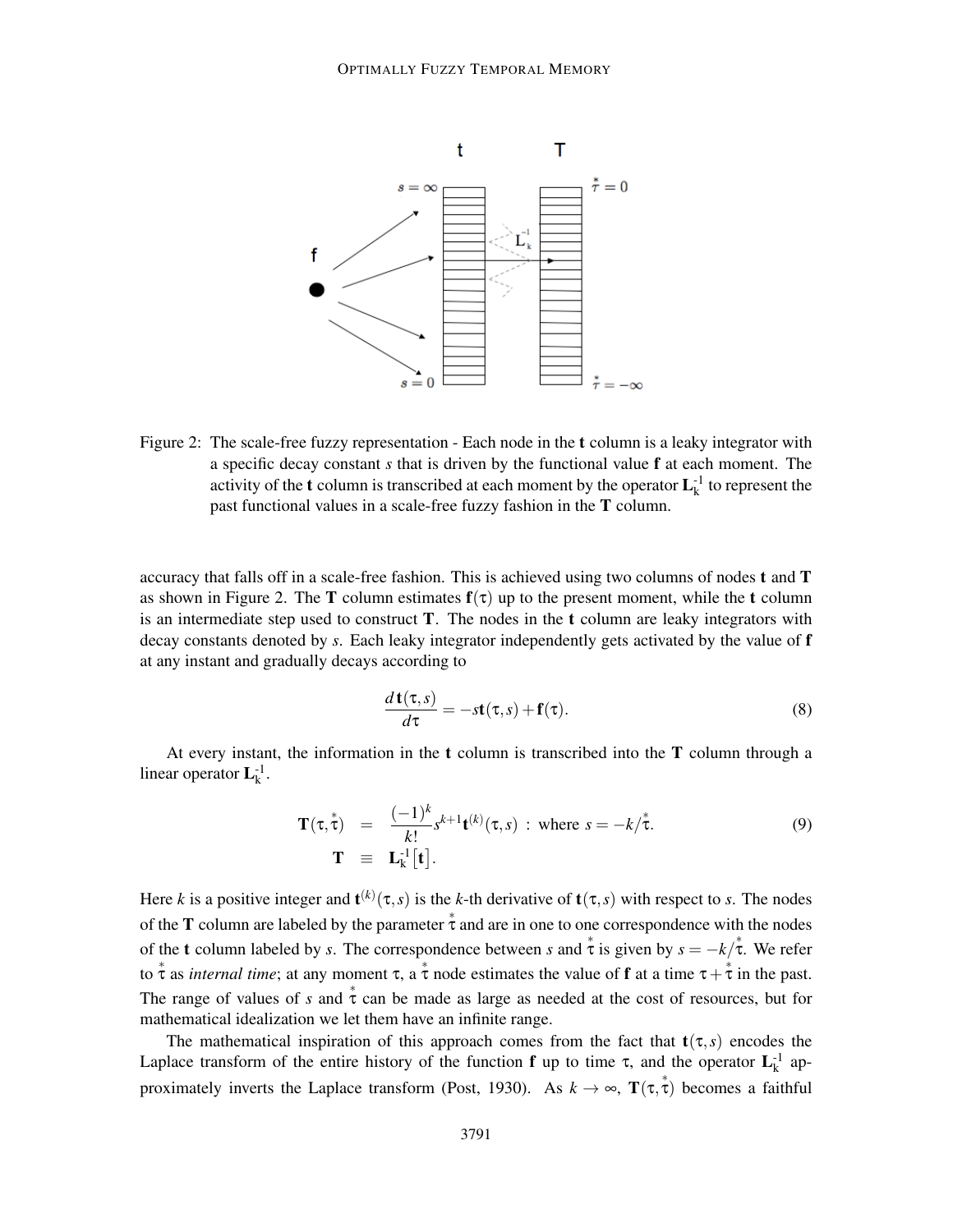

Figure 3: Taking the present moment to be  $\tau = 0$ , a sample  $f(\tau)$  is plotted in the top, and the momentary activity distributed across the T column nodes is plotted in the bottom.

reconstruction of the history of **f** from  $-\infty$  to  $\tau$ , that is  $\mathbf{T}(\tau, \tau) \simeq \mathbf{f}(\tau + \tau)$  for all values of  $\tau$  from 0 to  $-\infty$ . When *k* is finite **T**( $\tau$ ,  $\tau$ ) is an inaccurate reconstruction of the history of **f**. For example, taking the current moment to be  $\tau = 0$ , Figure 3 illustrates an f that is briefly non-zero around  $\tau = -7$  and  $\tau = -23$ . The reconstructed history of **f** in the **T** column shows two peaks approximately around  $\mathcal{L}^* = -7$  and  $\mathcal{L} = -23$ . The value of f at any particular moment in the past is thus smeared over a range of  $\stackrel{*}{\tau}$  values, and this range of smearing increases as we go deeper into the past. Thus, the more distant past is reconstructed with a lesser temporal accuracy.

Furthermore, it turns out that the smear is precisely scale invariant. To illustrate this, consider  $f(\tau)$  to be a Dirac delta function at a moment  $\tau_o$  in the past,  $f(\tau) = \delta(\tau - \tau_o)$ , and let the present moment be  $\tau = 0$ . Applying Equations 8 and 9, we obtain

$$
\mathbf{T}(0,\overset{*}{\tau}) = \frac{1}{|\tau_o|} \frac{k^{k+1}}{k!} \left(\frac{\tau_o}{\overset{*}{\tau}}\right)^{k+1} e^{-k(\tau_o/\overset{*}{\tau})}.
$$
 (10)

In the above equation both  $\tau_o$  and  $\stackrel{*}{\tau}$  are negative.  $\mathbf{T}(0, \stackrel{*}{\tau})$  is the fuzzy reconstruction of the delta function input.  $\mathbf{T}(0, \mathbf{\dot{\tau}})$  is a smooth peaked function whose height is proportional to  $1/|\tau_o|$ , width is proportional to  $|\tau_o|$ , and the area is equal to 1. Its dependence on the ratio  $(\tau_o/\tau)$  ensures scale invariance—for any  $\tau_o$  we can linearly scale the  $\dot{\tau}$  values to hold the shape of the function fixed. In this sense, T represents the history of f with a scale invariant smear. To quantify how much smear is introduced, we can estimate the width of the peak as the standard deviation  $\sigma$  of  $\mathbf{T}(0, \mathring{\tau})$  from the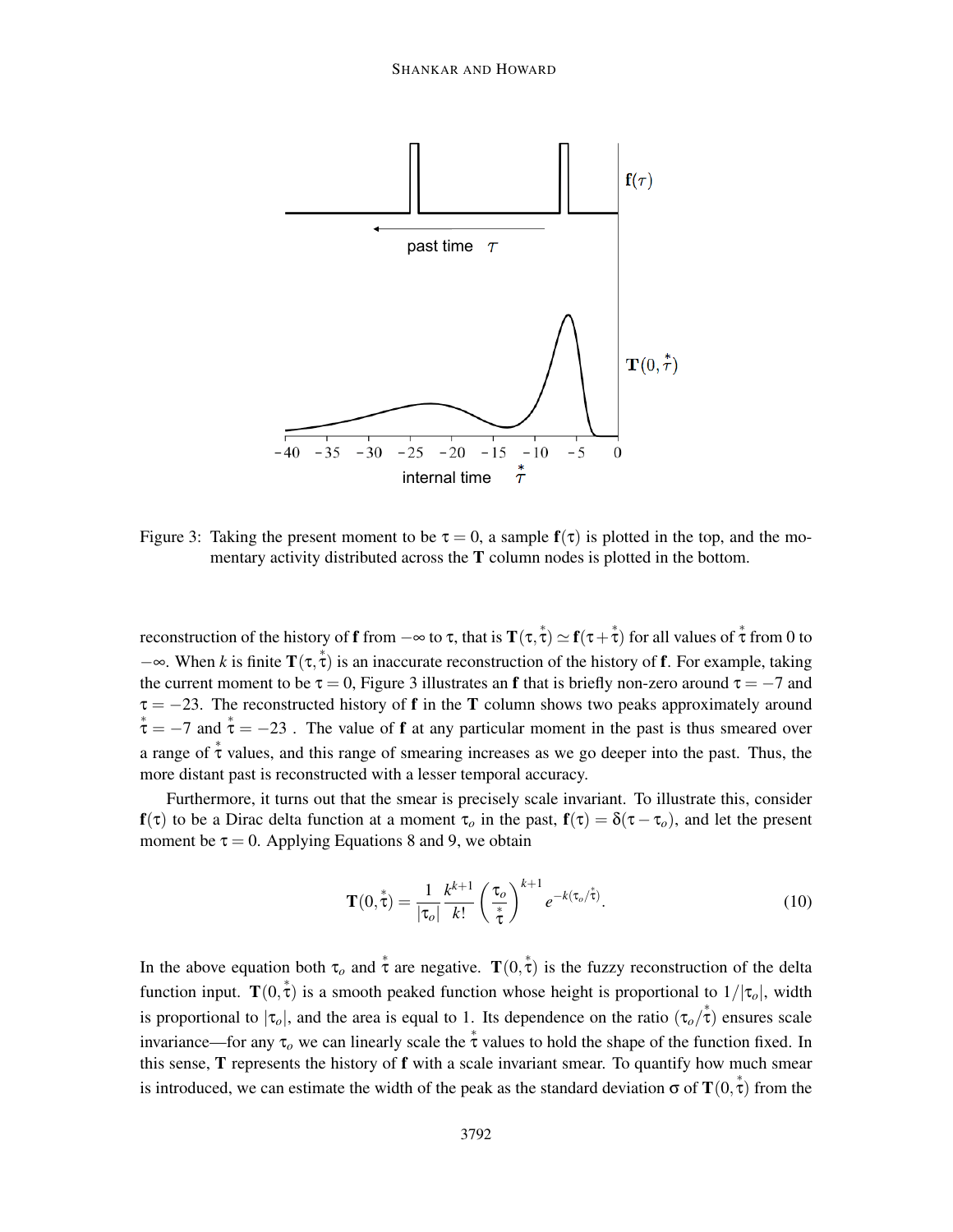above equation, which for  $k > 2$  turns out to be

$$
\sigma[\mathbf{T}(0,\overset{*}{\tau})] = \frac{|\tau_o|}{\sqrt{k-2}} \left[ \frac{k}{k-1} \right]. \tag{11}
$$

Note that *k* is the only free parameter that affects the smear; *k* indexes the smear in the representation. The larger the *k* the smaller the smear. In the limit  $k \to \infty$ , the smear vanishes and the delta function input propagates into the  $T$  column exactly as delta function without spreading, as if  $T$ were a shift register.

Though we took  $f$  to be a simple delta function input to illustrate the scale invariance of the  $T$ representation, we can easily evaluate the T representation of an arbitrary f from Equations 8 and 9.

$$
\mathbf{T}(0,\tau) = \int_{-\infty}^{0} \left[ \frac{1}{|\tau|} \frac{k^{k+1}}{k!} \left( \frac{\tau'}{\tau} \right)^k e^{-k(\tau'/\tau)} \right] \mathbf{f}(\tau') d\tau'. \tag{12}
$$

The f values from a range of past times are linearly combined and represented in each  $\stackrel{*}{\tau}$  node. The term in the square brackets in the above equation is the weighting function of the linear combination. Note that it is not a constant function over a circumscribed past time bin, rather it is a smooth function peaked at  $\tau' = \tau$ , with a spread proportional to  $|\tau|$ . Except for the fact that this weighting function is not uniform, the activity of a  $\stackrel{*}{\tau}$  node has the desired property mimicking a bin of the ideal fuzzy buffer described in Section 2.

## 3.1 Self Sufficient Discretized Implementation

Although it appears from Equation 12 that the  $T$  representation requires explicit information about the f values over the past time, recall that it can be constructed from instantaneous t representation. Since Equation 8 is a local differential equation, the activity of each  $t$  node will independently evolve in real time, depending only on the present value of the node and the input available at that moment. Hence any discrete set of t nodes also evolves self sufficiently in real time. To the extent the activity in a discrete set of  $T$  nodes can be constructed from a discrete set of  $t$  nodes, this memory system as a whole can self sufficiently evolve in real time. Since the activity of each  $\stackrel{*}{\tau}$  node in the **T** column is constructed independently of the activity of other  $\stackrel{*}{\tau}$  nodes, we can choose any discrete set of  $\stackrel{*}{\tau}$  values to form our memory system. In accordance with our analysis of the ideal fuzzy buffer in Section 2, we shall pick the following nodes.

$$
\stackrel{*}{\tau_{min}}\stackrel{*}{\tau_{min}}(1+c)\stackrel{*}{\tau_{min}}(1+c)^2\ldots\stackrel{*}{\tau_{min}}(1+c)^{(N_{max}-1)}=\stackrel{*}{\tau_{max}}.\tag{13}
$$

Together, these nodes form the fuzzy memory representation with *N*max nodes. The spacing in Equation 13 will yield several important properties.

Unlike the ideal fuzzy buffer described in Section 2, it is not possible to associate a circumscribed bin for a node because the weighting function (see Equation 12) does not have compact support. Since the weighting function associated with neighboring nodes overlap with each other, it is convenient to view the bins associated with neighboring nodes as partially overlapping. The overlap between neighboring bins implies that some information is redundantly represented in multiple nodes. We shall show in the forthcoming subsections that by appropriately tuning the parameters *k* and *c*, this information redundancy can be minimized and equally spread in a scale-free fashion.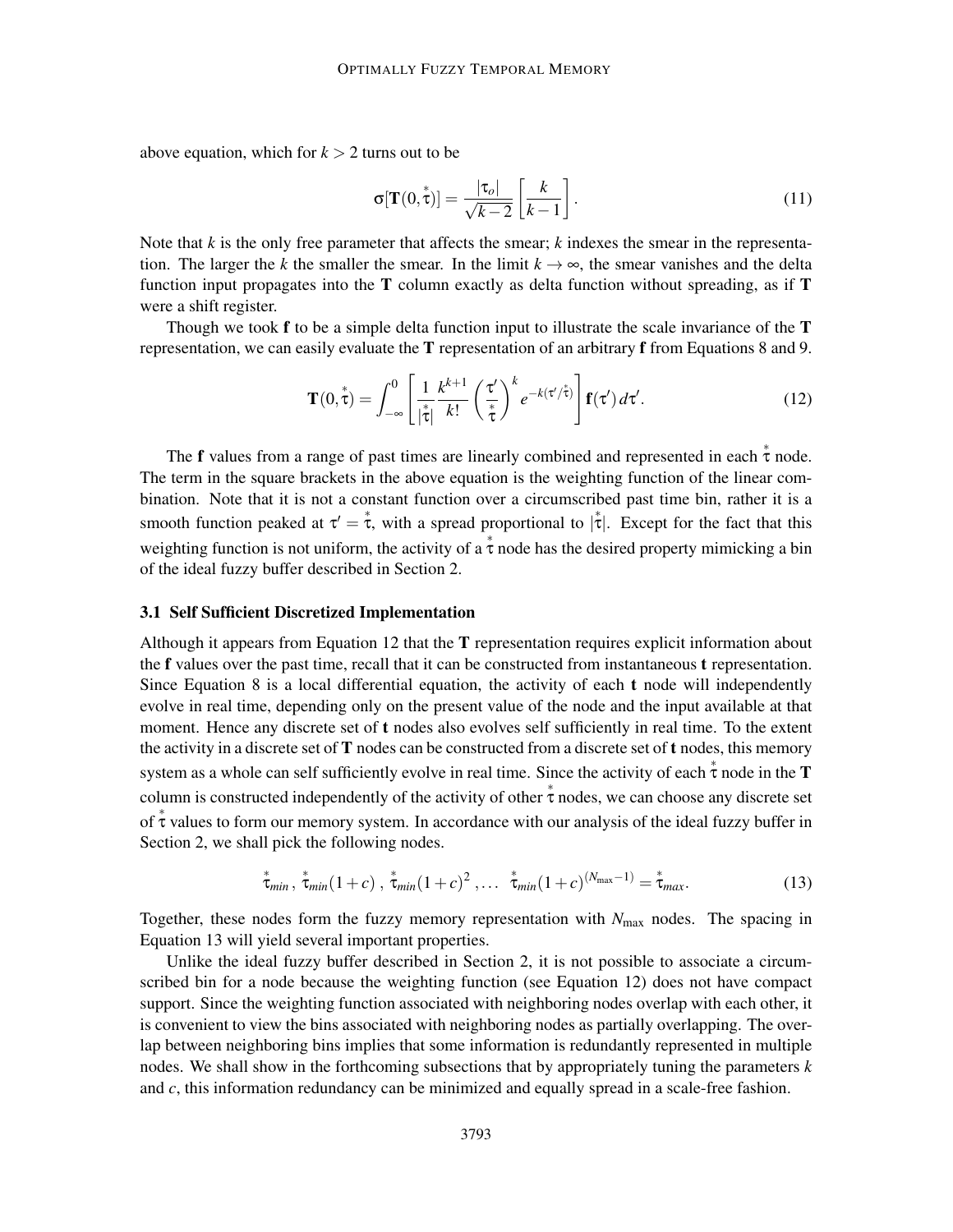### 3.1.1 DISCRETIZED DERIVATIVE

Although any set of  $\stackrel{*}{\tau}$  nodes could be picked to form the memory buffer, their activity is ultimately constructed from the nodes in the t column whose *s* values are given by the one to one correspondence  $s = -k/\tau$ . Since the  $\mathbf{L}_k^{-1}$  operator has to take the *k*-th derivative along the *s* axis,  $\mathbf{L}_k^{-1}$  depends on the way the *s*-axis is discretized.

For any discrete set of *s* values, we can define a linear operator that implements a discretized derivative. For notational convenience, let us denote the activity at any moment  $t(\tau,s)$  as simply  $t(s)$ . Since t is a column vector with the rows labeled by *s*, we can construct a derivative matrix [D] such that

$$
\mathbf{t}^{(1)} = [D]\mathbf{t} \qquad \Longrightarrow \qquad \mathbf{t}^{(k)} = [D]^k \mathbf{t}.
$$

The individual elements in the square matrix [D] depends on the set of *s* values. To compute these elements, consider any three successive nodes with *s* values *s*−1,*so*,*s*1. The discretized first derivative of **t** at  $s_o$  is given by

$$
\mathbf{t}^{(1)}(s_o) = \frac{\mathbf{t}(s_1) - \mathbf{t}(s_o)}{s_1 - s_o} \left[ \frac{s_o - s_{-1}}{s_1 - s_{-1}} \right] + \frac{\mathbf{t}(s_o) - \mathbf{t}(s_{-1})}{s_o - s_{-1}} \left[ \frac{s_1 - s_o}{s_1 - s_{-1}} \right].
$$

The row in  $[D]$  corresponding to  $s<sub>o</sub>$  will have non-zero entries only in the columns corresponding to  $s_{-1}$ ,  $s_o$  and  $s_1$ . These three entries can be read out as coefficients of  $t(s_{-1})$ ,  $t(s_o)$  and  $t(s_1)$ respectively in the r.h.s of the above equation. Thus the entire matrix [D] can be constructed from any chosen set of *s* values. By taking the *k*-th power of  $[D]$ , the  $L_k^{-1}$  operator can be straightforwardly constructed and the activity of the chosen set of  $\stackrel{*}{\tau}$  nodes can be calculated at each moment.<sup>3</sup> This memory system can thus self sufficiently evolve in real time.

When the spacing between the nodes (controlled by the parameter *c*) is small, the discretized *k*-th derivative will be accurate. Under uniform discretization of the *s* axis, it can be shown that the relative error in computation of the *k*-th derivative due to discretization is of the order  $O(k\delta_s^2/24)$ , where δ*<sup>s</sup>* is the distance between neighboring *s* values (see appendix B of Shankar and Howard, 2012). Based on the *s* values corresponding to Equation 13, it turns out that the relative error in the construction of the activity of a  $\stackrel{*}{\tau}$  node is  $O(k^3c^2/96\stackrel{*}{\tau})$ . For large  $\stackrel{*}{\tau}$  the error is quite small but for small  $\stackrel{*}{\tau}$  the error can be significant. To curtail the discretization error, we need to hold  $\stackrel{*}{\tau}_{min}$ sufficiently far from zero. The error can also be controlled by choosing small *c* for large *k* and vice versa. If for practical purposes we require a very small  $\dot{\tau}_{min}$ , then ad hoc strategies can be adopted to control the error at low  $\stackrel{*}{\tau}$  nodes. For example, by relaxing the requirement of one to one correspondence between the t and T nodes, we can choose a separate set of closely spaced *s* values to exclusively compute the activity of each of the small  $\stackrel{*}{\tau}$  nodes.

Finally, it has to be noted that the discretization error induced in this process should not be considered as an error in the conventional sense of numerical solutions to differential equations. While numerically evolving differential equations with time-varying boundary conditions, the discretization error in the derivatives will propagate leading to large errors as we move farther away from the boundary at late times. But in the situation at hand, since the activity of each  $\dot{\tau}$  node is computed independently of others, the discretization error does not propagate. Moreover, it should be noted

<sup>3.</sup> Note that we need *k* extra nodes in the top and bottom of the t column in addition to those that come from one to one correspondence with the chosen  $\stackrel{*}{\tau}$  values.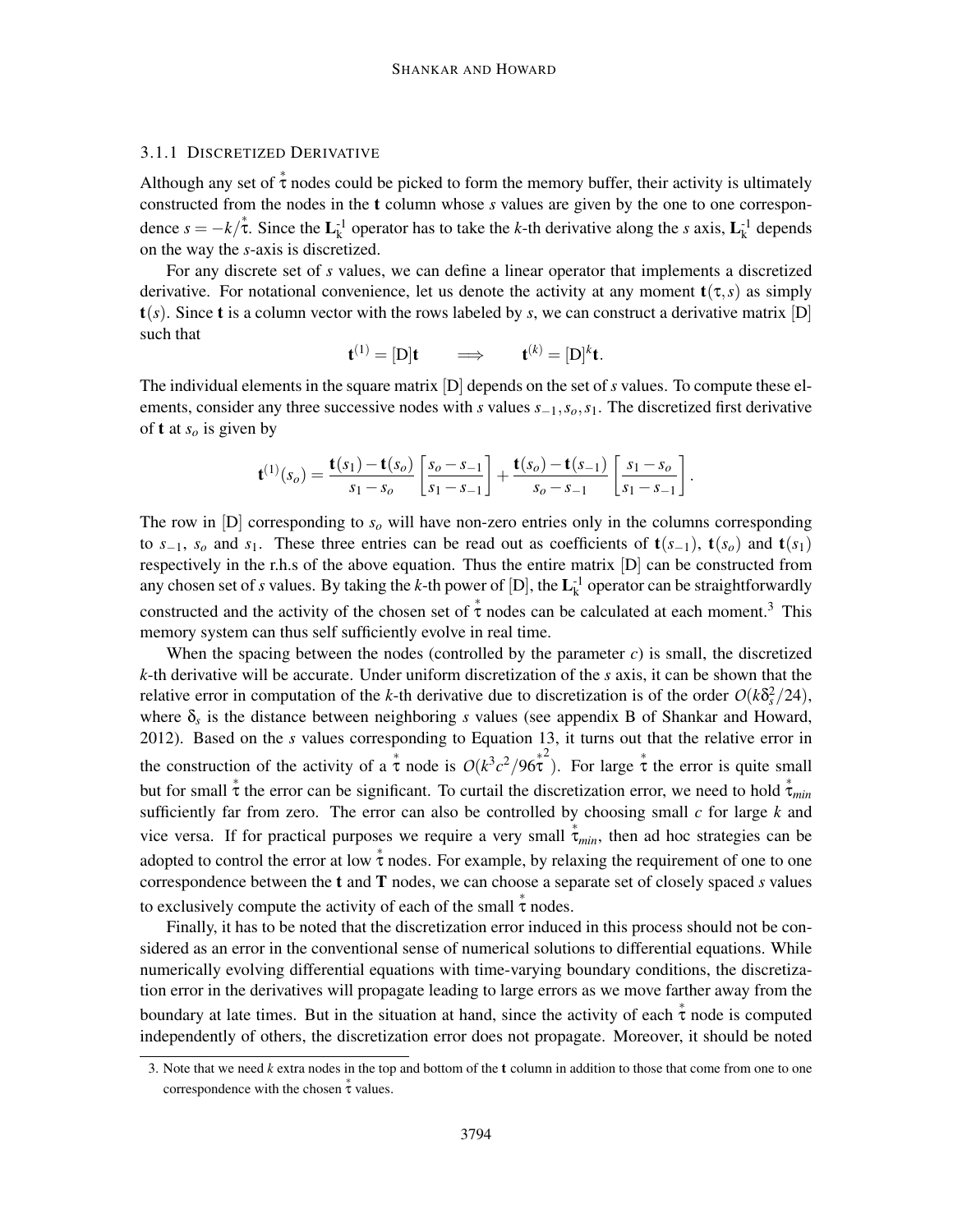that the effect of discretization can be better viewed as coarse-graining the *k*-th derivative rather than as inducing an error in computing the *k*-th derivative. The fact that each  $\stackrel{*}{\tau}$  node ultimately holds a scale-free coarse-grained value of the input function (see Equation 12), suggests that we wouldn't need the exact *k*-th derivative to construct its activity. To the extent the discretization is scale-free as in Equation 13, the T representation constructed from the coarse-grained *k*-th derivative will represent some scale free coarse grained value of the input; however the weighting function would not exactly match that in Equation 12. In other words, even if the discretized implementation does not accurately match the continuum limit, it still accurately satisfies the basic properties we require from a fuzzy memory system.

#### 3.1.2 SIGNAL-TO-NOISE RATIO WITH OPTIMALLY-SPACED NODES

The linearity of Equations 8 and 9 implies that any noise in the input function  $f(\tau)$  will exactly be represented in T without any amplification. However when there is random uncorrelated noise in the **t** nodes, the discretized  $L_k^{-1}$  operator can amplify that noise, more so if *c* is very small. It turns out that choice of nodes according to Equation 13 results in a constant signal-to-noise ratio across time scales.

If uncorrelated noise with standard deviation  $\eta$  is added to the activation of each of the t nodes, then the  $L_k^{-1}$  operator combines the noise from 2*k* neighboring nodes leading to a noisy **T** representation. If the spacing between the nodes neighboring a  $s$  node is  $\delta_s$ , then the standard deviation of the noise generated by the  $\mathbf{L}_{k}^{-1}$  operator is approximately  $\eta \sqrt{2^{k}} s^{k+1} / \delta_{s}^{k} k!$ . To view this noise in an appropriate context, we can compare it to the magnitude of the representation of a delta function signal at a past time  $\tau_o = -k/s$  (see Equation 10). The magnitude of the T representation for a delta function signal is approximately  $k^k e^{-k} s/k!$ . The signal to noise ratio (SNR) for a delta function signal is then

$$
SNR = \eta^{-1} \left( \frac{k[\delta_s/s]}{\sqrt{2}e} \right)^k.
$$
 (14)

If the spacing between neighboring nodes changes such that  $[\delta_s/s]$  remains a constant for all *s*, then the signal to noise ratio will remain constant over all timescales. This would however require that the nodes are picked according to Equation 13, making SNR =  $\eta^{-1}(kc/\sqrt{2}e)^k$ . Any other set of nodes would make the signal to noise ratio zero either at large or small timescales.

This calculation however does not represent the most realistic situation. Because the t nodes are leaky integrators (Equation 8), the white noise present across time will accumulate and hence nodes with long time constants should have a higher value of  $\eta$ . In fact, the standard deviation of white noise in the **t** nodes should go down with *s* according to  $\eta \propto 1/\sqrt{s}$ . From Equation 14, we can then conclude that the SNR of large  $\stackrel{*}{\tau}$  nodes should drop down to zero as  $1/\sqrt{ }$  $|\dot{\tau}|$ . However, because each  $\stackrel{*}{\tau}$  node represents a weighted temporal average of the past signal, it is not appropriate to use an isolated delta function signal to estimate the signal to noise ratio. It is more appropriate to compare temporally averaged noise to a temporally spread signal. We consider two such signals. (i) Suppose  $f(\tau)$  itself is a temporally uncorrelated white noise like signal. The standard deviation in the activity of a  $\stackrel{*}{\tau}$  node in response to this signal is proportional to  $1/\sqrt{ }$  $|\dot{\tau}|$  (see Equation 16 in the appendix). The SNR for this temporally-extended signal is a constant over all  $\stackrel{*}{\tau}$  nodes. (ii) Consider a purely positive signal where  $f(\tau)$  is a sequence of delta function spikes generated by a Poisson process.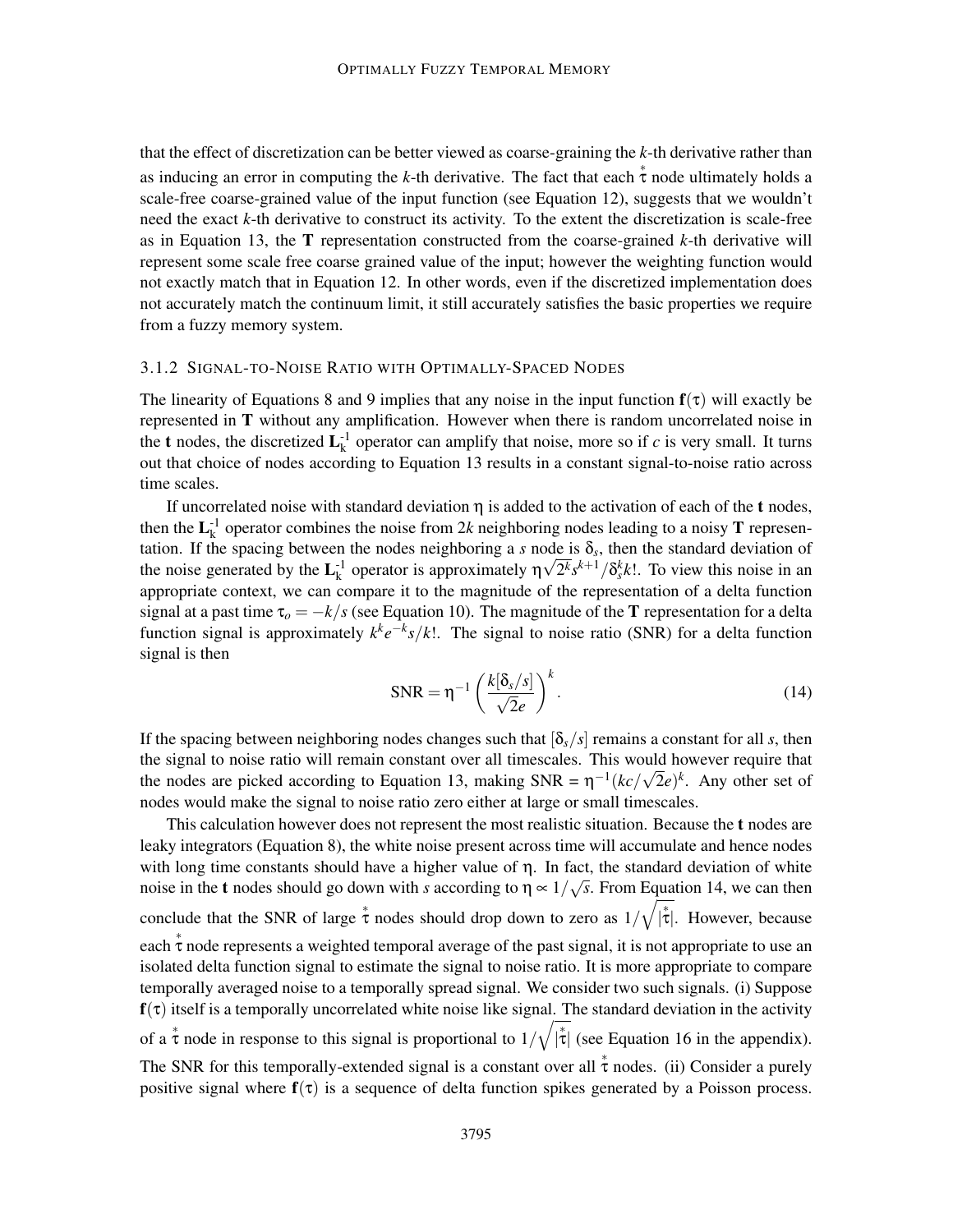The total expected number of spikes that would be generated in the timescale of integration of a  $\stackrel{*}{\tau}$ node is simply  $\sqrt{|\tau|}$ . Consequently, the expectation value of the activity of a  $\tau$  node in response to this signal would be  $\sqrt{|\tau|}$  multiplied by the magnitude of representation of a single delta function. The SNR for this signal is again a constant over all  $\stackrel{*}{\tau}$  nodes. So, we conclude that for any realistic stationary signal spread out in time, the SNR will be a constant over all timescales as long as the nodes are chosen according to Equation 13.

#### 3.2 Information Redundancy

The fact that a delta function input in **f** is smeared over many  $\dot{\tau}$  nodes implies that there is a redundancy in information representation in the  $T$  column. In a truly scale-free memory buffer, the redundancy in information representation should be equally spread over all time scales represented in the buffer. The information redundancy can be quantified in terms of the mutual information shared between neighboring nodes in the buffer. In the appendix, it is shown that in the presence of scale free input signals, the mutual information shared by any two neighboring buffer nodes can be a constant only if the  $\stackrel{*}{\tau}$  nodes are distributed according to Equation 13. Consequently information redundancy is uniformly spread only when the  $\stackrel{*}{\tau}$  nodes are given by Equation 13.

The uniform spread of information redundancy can be intuitively understood by analyzing how a delta function input spreads through the buffer nodes as time progresses. Figure 4 shows the activity of the buffer nodes at three points in time following the input. In Figure 4a where the ∗ τ values of the buffer nodes are chosen to be equidistant, the activity is smeared over more and more number of nodes as time progresses. This implies that the information redundancy is large in the nodes representing long timescales. In Figure 4b where the  $\stackrel{*}{\tau}$  values of the buffer nodes are chosen according to Equation 13, the activity pattern does not smear, instead the activity as a whole gets translated with an overall reduction in size. The translational invariance of the activity pattern as it passes through the buffer nodes explains why the information redundancy between any two neighboring nodes is a constant. The translational invariance of the activity pattern can be analytically established as follows.

Consider two different values of  $\tau_o$  in Equation 10, say  $\tau_1$  and  $\tau_2$ . Let the corresponding **T** activities be  $T_1(0, \tau)$  and  $T_2(0, \tau)$  respectively. If the  $\tau$  value of the *N*-th node in the buffer is given by  $\stackrel{*}{\tau}_N$ , then the pattern of activity across the nodes is translationally invariant if and only if  $T_1(0,\tau_N) \propto T_2(0,\tau_{N+m})$  for some constant integer *m*. For this to hold true, we need the quantity

$$
\frac{\mathbf{T}_1(0, \overset{*}{\tau}_N)}{\mathbf{T}_2(0, \overset{*}{\tau}_{N+m})} = \left(\frac{\tau_1}{\tau_2}\right)^k \left[\frac{\overset{*}{\tau}_{N+m}}{\overset{*}{\tau}_N}\right]^{k+1} e^{k \left[\frac{\tau_1}{\overset{*}{\tau}_N} - \frac{\tau_2}{\overset{*}{\tau}_{N+m}}\right]}
$$

to be independent of *N*. This is possible only when the quantity inside the power law form and the exponential form are separately independent of *N*. The power law form can be independent of *N* only if  $\tau_N \propto (1+c)^N$ , which implies the buffer nodes have  $\dot{\tau}$  values given by Equation 13. The exponential form is generally dependent on *N* except when its argument is zero, which happens whenever  $(1+c)^m = \tau_2/\tau_1$  for some integer *m*. For any given  $\tau_1$ , there are infinitely many  $\tau_2$  values for which the condition holds. Moreover when *c* is small, the condition will approximately hold for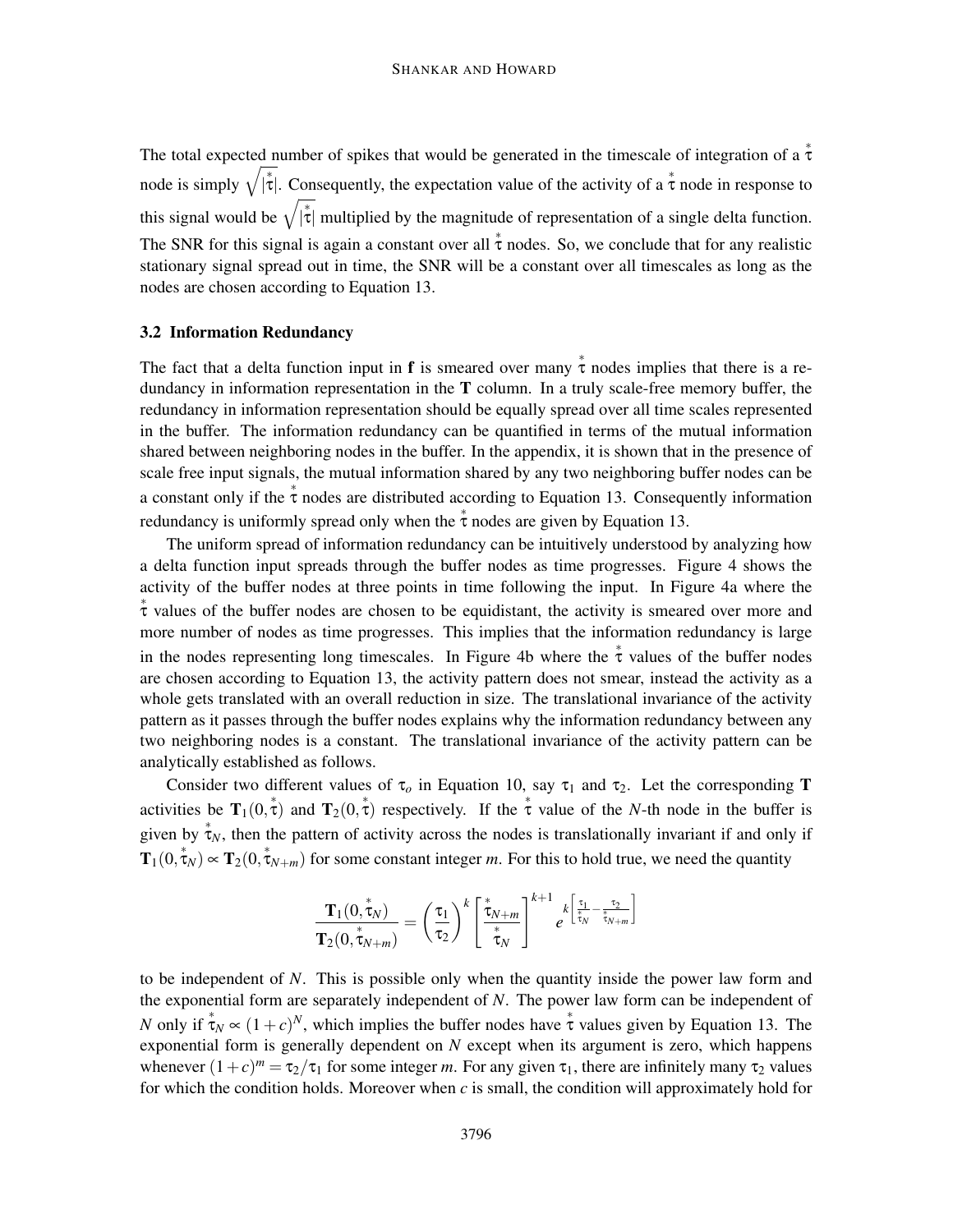

Figure 4: Activity of the fuzzy memory nodes in response to a delta function input at three different times with (a) uniformly spaced nodes and (b) nodes chosen in accordance with Equation 13.

any  $\tau_2$ . Hence, the translational invariance of the activity pattern holds only when the  $\stackrel{*}{\tau}$  values of the buffer nodes conform to Equation 13.

#### 3.3 Balancing Information Redundancy and Information Loss

We have seen that the choice of  $\stackrel{*}{\tau}$  nodes in accordance with Equation 13 ensures that the information redundancy is equally distributed over the buffer nodes. However, equal distribution of information redundancy is not sufficient; we would also like to minimize information redundancy. It turns out that we cannot arbitrarily reduce the information redundancy without creating information loss. The parameters *k* and *c* have to be tuned in order to balance information redundancy and information loss. If *k* is too small for a given *c*, then many nodes in the buffer will respond to input from any given moment in the past, resulting in information redundancy. On the other hand, if *k* is too large for a given *c*, the information from many moments in the past will be left unrepresented in any of the buffer nodes, resulting in information loss. So we need to match *c* with *k* to simultaneously minimize both information redundancy and information loss.

This can be achieved if the information from any given moment in the past is not distributed over more than two neighboring buffer nodes. To formalize this, consider a delta function input at a time  $\tau_o$  in the past and let the current moment be  $\tau = 0$ . Let us look at the activity induced by this input (Equation 10) in four successive buffer nodes,  $N-1$ , *N* and  $N+1$  and  $N+2$ . The  $\stackrel{*}{\tau}$  values of these nodes are given by Equation 13, for instance  $\dot{\tau}_N = \dot{\tau}_{min}(1+c)^{N-1}$  and  $\dot{\tau}_{N+1} = \dot{\tau}_{min}(1+c)^N$ . From Equation 10, it can be seen that the *N*-th node attains its maximum activity when  $\tau_o = \tau_N$ and the  $(N+1)$ -th node attains its maximum activity when  $\tau_o = \tau_{N+1}$ , and for all the intervening times of  $\tau_o$  between  $\stackrel{*}{\tau_N}$  and  $\stackrel{*}{\tau_{N+1}}$ , the information about the delta function input will be spread over both *N*-th and the  $(N + 1)$ -th nodes. To minimize the information redundancy, we simply require that when  $\tau_o$  is in between  $\overset{*}{\tau}_N$  and  $\overset{*}{\tau}_{N+1}$ , all the nodes other than the *N*-th and the  $(N+1)$ -th nodes should have almost zero activity.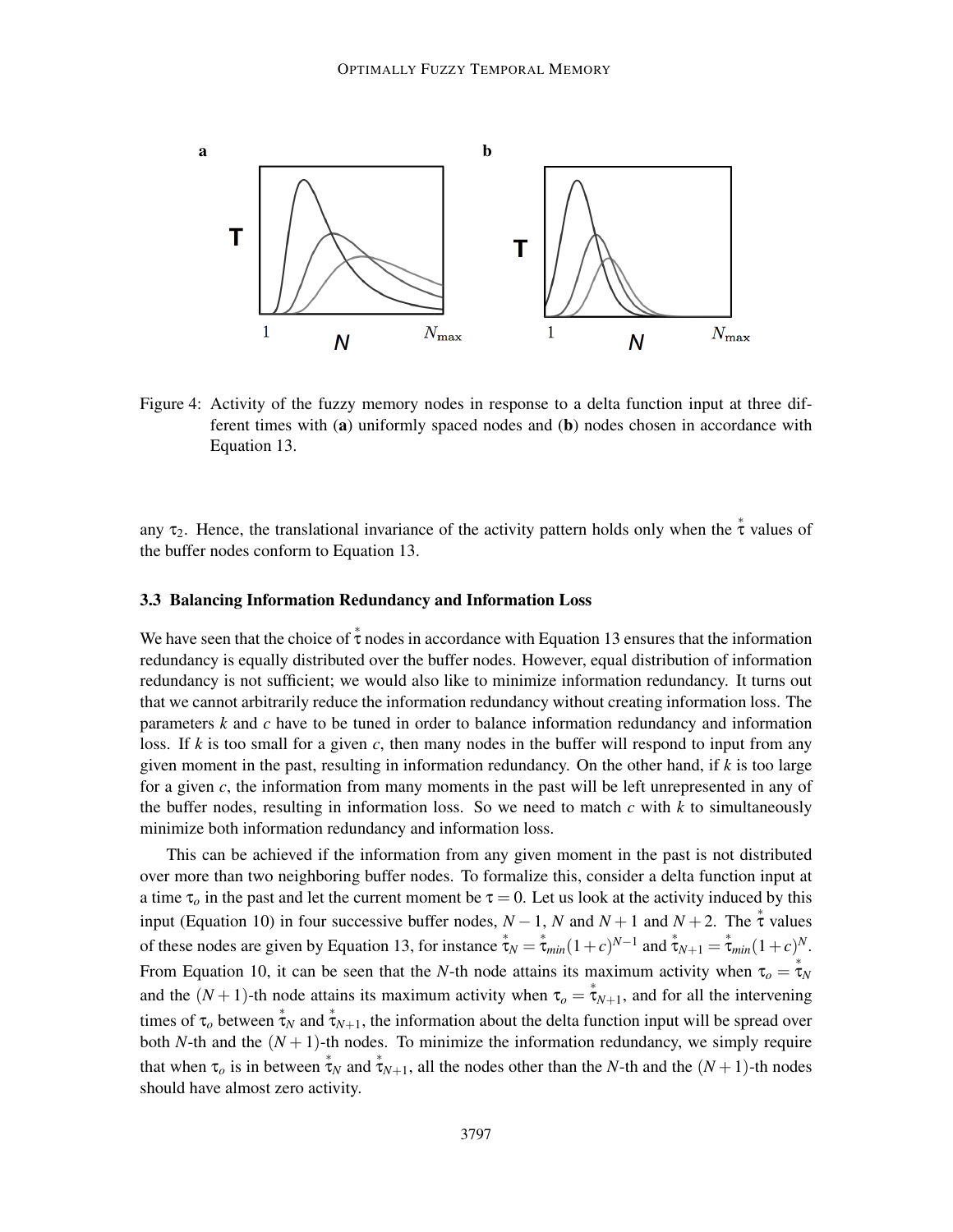

Figure 5: **a**. The activity of four successive fuzzy memory nodes  $N-1$ ,  $N$ ,  $N+1$ , and  $N+2$  in response to a delta function input at a past moment τ*<sup>o</sup>* that falls right in between the timescales of the *N*-th and the  $(N + 1)$ -th nodes. The nodes are chosen according to the distribution given by Equation 13 with  $c = 1$ . **b**. The sum of activity of the *N*-th and  $(N+1)$ -th nodes in response to a delta function input at various times  $\tau_o$  ranging between the timescales of *N*-th and  $(N+1)$ -th nodes. For each *k*, the activities are normalized to have values in the range of 0 to 1.

Figure 5a plots the activity of the four successive nodes with  $c = 1$ , when  $\tau_o$  is exactly in the middle of  $\tau_N$  and  $\tau_{N+1}$ . For each value of *k*, the activity is normalized so that it lies between 0 and 1. The four vertical lines represent the 4 nodes and the dots represent the activity of the corresponding nodes. Note that for  $k = 2$  the activity of all 4 nodes is substantially different from zero, implying a significant information redundancy. At the other extreme,  $k = 100$ , the activity of all the nodes are almost zero, implying that the information about the delta function input at time  $\tau_o = (\tau_N + \tau_{N+1})/2$ has been lost. To minimize both the information loss and the information redundancy, the value of *k* should be neither too large nor too small. Note that for  $k = 12$ , the activities of the  $(N - 1)$ -th and the  $(N+2)$ -th nodes are almost zero, but activities of the *N*-th and  $(N+1)$ -th nodes are non-zero.

For any given *c*, a rough estimate of the appropriate *k* can be obtained by matching the difference in the  $\stackrel{*}{\tau}$  values of the neighboring nodes to the smear  $\sigma$  from Equation 11.

$$
\sigma = \frac{|\dot{\tau}_{N+1}|}{\sqrt{k-2}} \left[ \frac{k}{k-1} \right] \simeq |\dot{\tau}_{N+1} - \dot{\tau}_N| \qquad \Rightarrow \qquad \frac{k}{(k-1)\sqrt{k-2}} \simeq \frac{c}{1+c}.
$$
 (15)

This condition implies that a large value of  $k$  will be required when  $c$  is small and a small value of *k* will be required when *c* is large. In particular, Equation 15 suggests that  $k \approx 8$  when  $c = 1$ , which will be the parameters we pick for the demonstrations in Section 4.

To further illustrate the information loss at high values of *k*, Figure 5b shows the sum of activity of the *N*-th and the  $(N+1)$ -th nodes for all values of  $\tau_o$  between  $\stackrel{*}{\tau}_N$  and  $\stackrel{*}{\tau}_{N+1}$ . For each *k*, the activities are normalized so that the *N*-th node attains 1 when  $\tau_o = \tau_N$ . Focusing on the case of  $k = 100$  in Figure 5b, there is a range of  $\tau_o$  values for which the total activity of the two nodes is very close to zero. The input is represented by the *N*-th node when  $\tau_o$  is close to  $\tau_N$ , and is represented by the  $(N+1)$ -th node when  $\tau_o$  is close to  $\tau_{N+1}$ , but at intermediate values of  $\tau_o$  the input is not represented by any node. One way to avoid such information loss is to require that the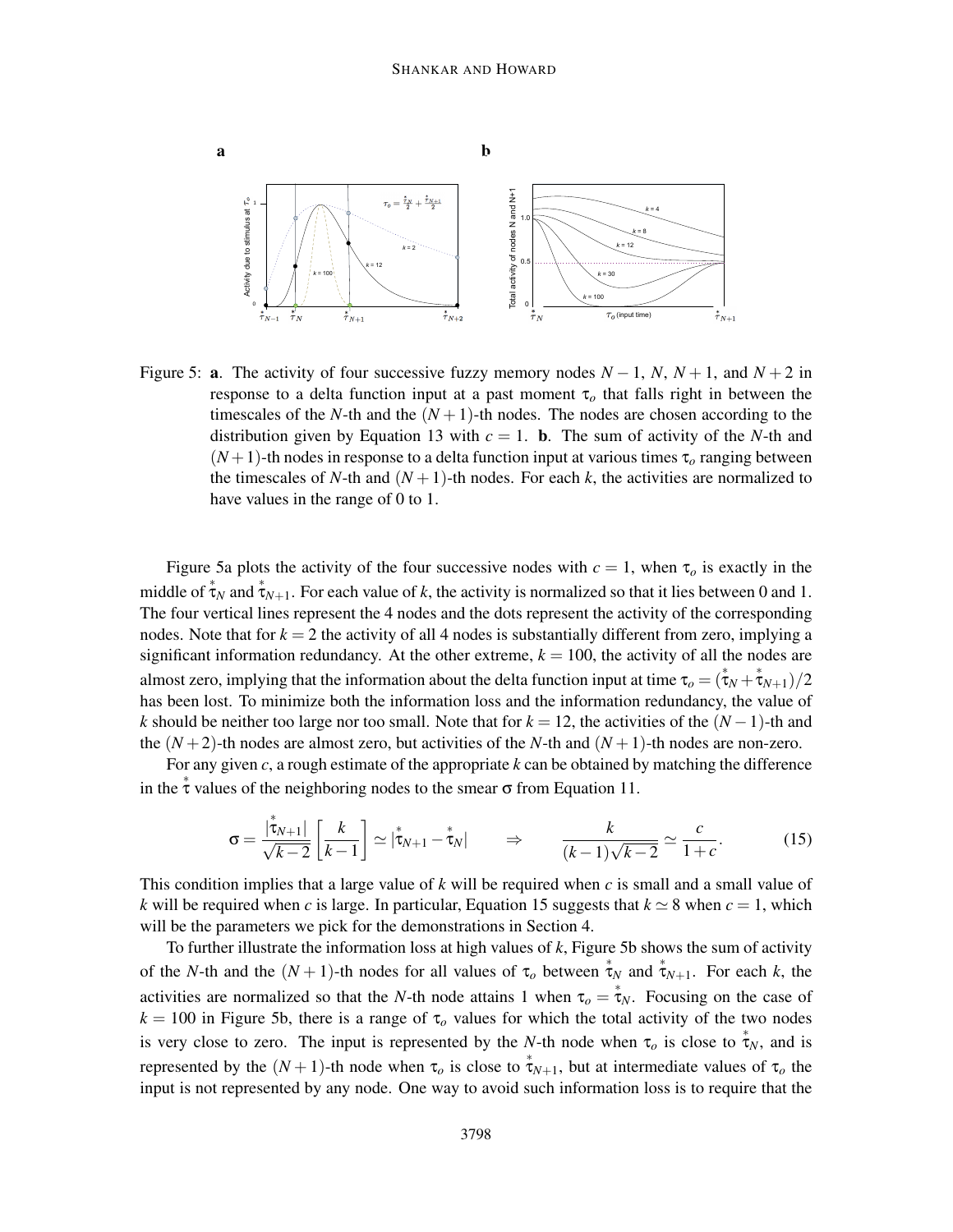total activity of the two nodes not have a local minimum—in other words the minimum should be at the boundary, at  $\tau_o = \tau_{N+1}$ . This is apparent in Figure 5b for  $k = 4$ , 8 and 12. For  $c = 1$ , it turns out that there exists a local minimum in the summed activity of the two nodes only for values of *k* greater than 12. For any given *c*, the appropriate value of *k* that simultaneously minimizes the information redundancy and information loss is the maximum value of *k* for which a plot similar to Figure 5b will not have a local minimum.

In summary, the fuzzy memory system is the set of **T** column nodes with  $\dot{\tau}$  values given by Equation 13, with the value of  $k$  appropriately matched with  $c$  to minimize information redundancy and information loss.

#### 4. Time Series Forecasting

We compare the performance of the self-sufficient fuzzy memory to a shift register in time series forecasting with a few simple illustrations. Our goal here is to illustrate the differences between a simple shift register and the self-sufficient fuzzy memory. Because our interest is in representation of the time series and not in the sophistication of the learning algorithm, we use simple linear regression algorithm to learn and forecast these time series.

We consider three time series with different properties. The first was generated by fractionally integrating white noise (Wagenmakers et al., 2004) in a manner similar to that described in Section 2. The second and third time series were obtained from the online library at http://datamarket.com. The second time series is the mean annual temperature of the Earth from the year 1781 to 1988. The third time series is the monthly average number of sunspots from the year 1749 to 1983 measured from Zurich, Switzerland. These three time series are plotted in the top row of Figure 6. The corresponding two point correlation function of each series is plotted in the middle row of Figure 6. Examination of the two point correlation functions reveal differences between the series. The fractionally-integrated noise series shows long-range correlations falling off like a power law. The temperature series shows correlations near zero (but modestly positive) over short ranges and weak negative correlation over longer times. The sunspots data has both strong positive short-range autocorrelation and a longer range negative correlation, balanced by a periodicity of 130 months corresponding to the 11 year solar cycle.

#### 4.1 Learning and Forecasting Methodology

Let  $N_{\text{max}}$  denote the total number of nodes in the memory representation and let  $N$  be an index corresponding to each node ranging from 1 to  $N_{\text{max}}$ . We shall denote the value contained in the nodes at any time step *i* by *B<sup>i</sup>* [*N*]. The time series was sequentially fed into both the shift register and the self-sufficient fuzzy memory and the representations were evolved appropriately at each time step. The values in the shift register nodes were shifted downstream at each time step as discussed Section 2. At any instant the shift register held information from exactly  $N_{\text{max}}$  time steps in the past. The values in the self-sufficient fuzzy memory were evolved as described in Section 3, with  $\stackrel{*}{\tau}$  values taken to be 1, 2, 4, 8, 16, 32,...2<sup>(*N*max<sup>-1)</sup>, conforming to Equation 13 with  $\stackrel{*}{\tau}_{min} = 1$ ,</sup>  $c = 1$  and  $k = 8$ .

At each time step *i*, the value from each of the nodes  $B_i[N]$  was recorded along with the value of the time series at that time step, denoted by *V<sup>i</sup>* . We used a simple linear regression algorithm to extract the intercept *I* and the regression coefficients  $R_N$  so that the predicted value of the time series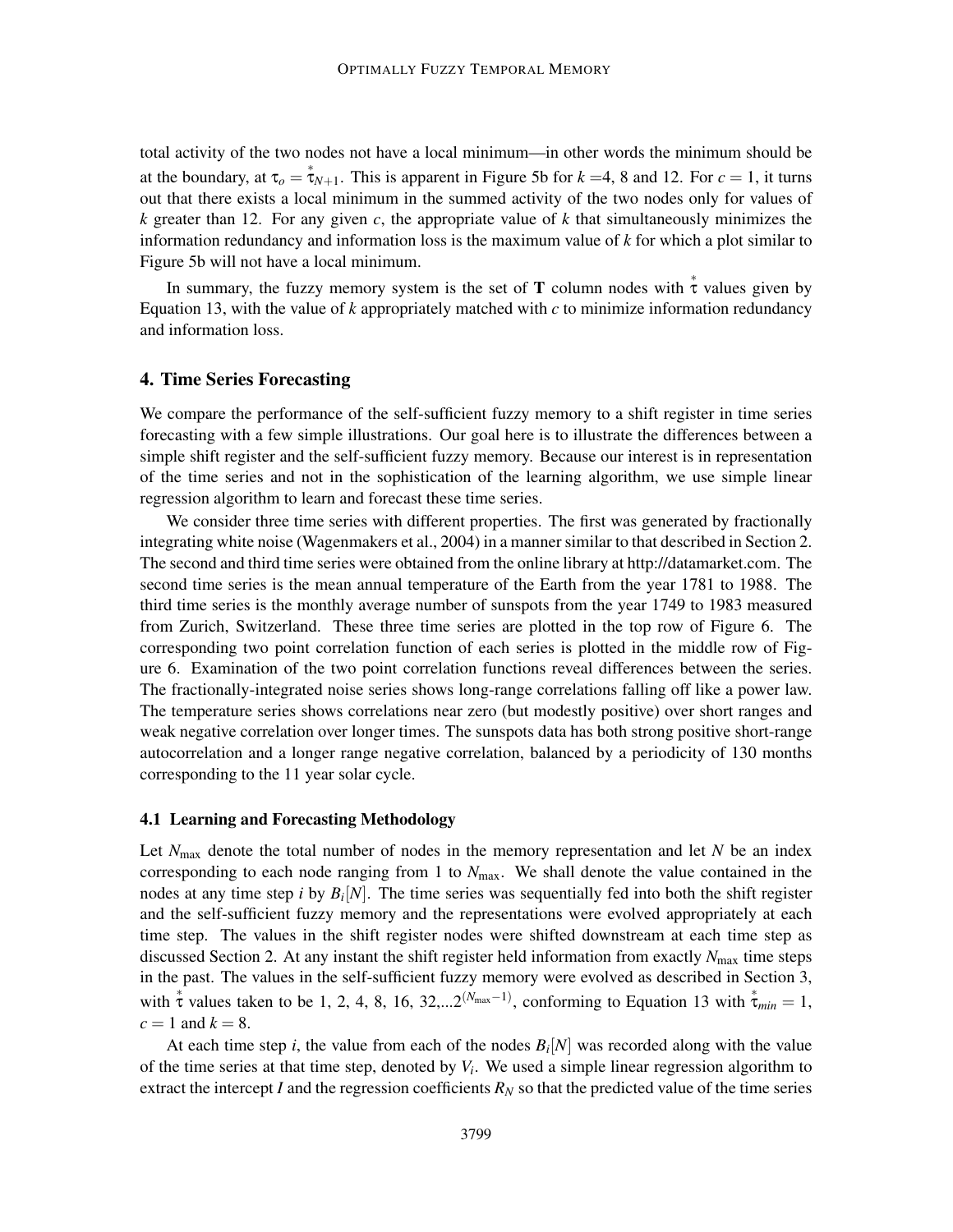

Figure 6: (a) Simulated time series with long range correlations based on ARFIMA model with  $d = 0.4$ , and white noise of standard deviation 0.01. (b) Average annual temperature of the Earth from the year 1781 to 1988. (c) Monthly average number of sunspots from the year 1749 to 1983.  $(d, e, f)$  Two point correlations of the series in a, b and c.  $(h, i, j)$  Error in forecasting the series **a**, **b** and **c** using either the fuzzy memory or the the shift register.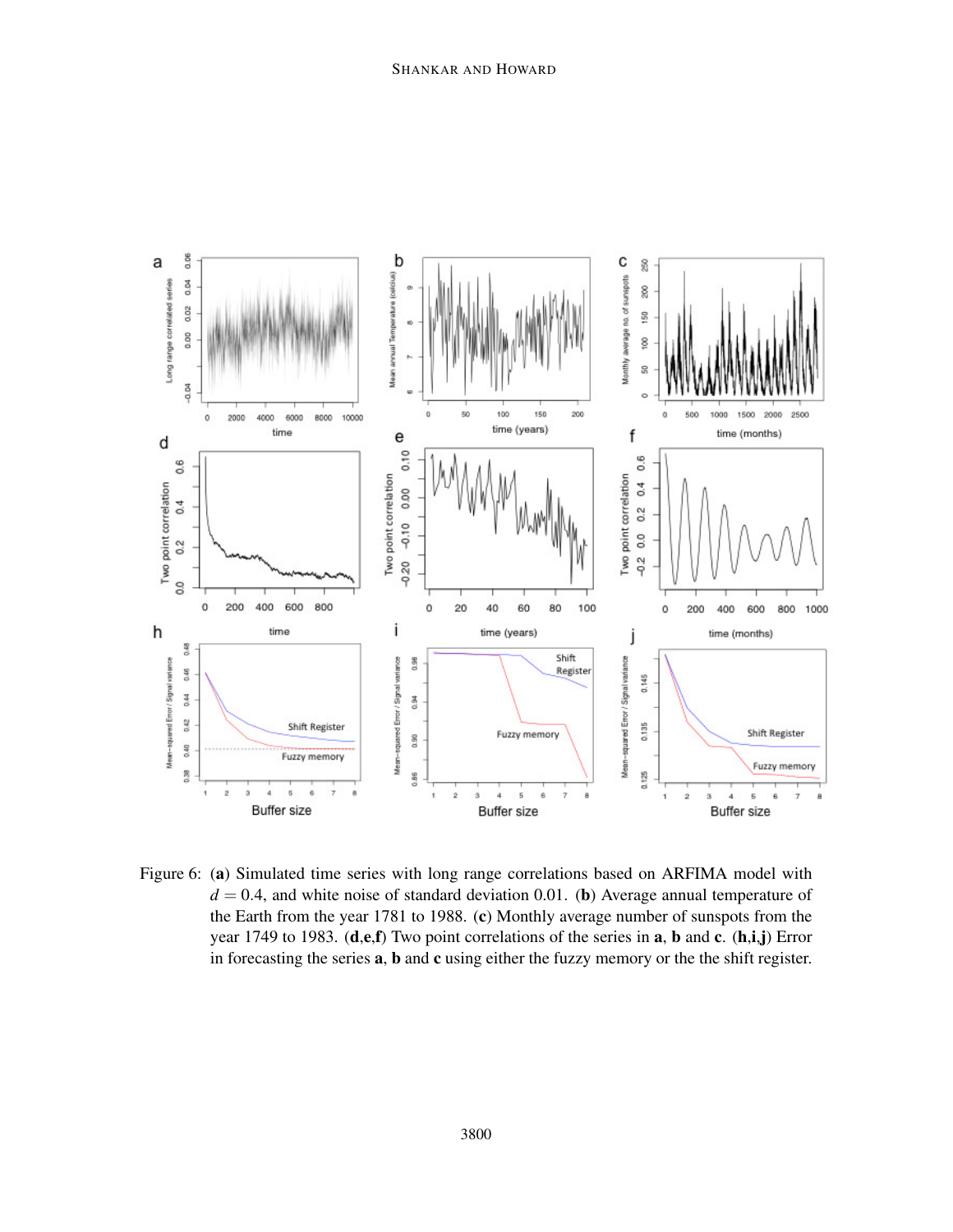at each time step  $P_i$  and the squared error in prediction  $E_i$  are

$$
P_i = I + \sum_{N=1}^{N_{\text{max}}} R_N B_i[N], \qquad E_i = [P_i - V_i]^2.
$$

The regression coefficients were extracted by minimizing the total squared error  $E = \sum_i E_i$ . For this purpose, we used a standard procedure lm() in the open source software R.

The accuracy of forecast is inversely related to the total squared error *E*. To get an absolute measure of accuracy we have to factor out the intrinsic variability of the time series. In the bottom row of Figure 6, we plot the mean of the squared error divided by the intrinsic variance in the time series Var[*V<sup>i</sup>* ]. This quantity would range from 0 to 1; the closer it is to zero, the more accurate the prediction.

#### 4.1.1 LONG RANGE CORRELATED SERIES

The long range correlated series (Figure 6a) is by definition constructed to yield a two point correlation that decays as a power law. This is evident from its two point correlation in Figure 6d that is decaying, but always positive. Since the value of the series at any time step is highly correlated with its value at the previous time step, we can expect to generate a reasonable forecast using a single node that holds the value from the previous time step. This can be seen from Figure 6h, where the error in forecast is only 0.46 with a single node. Adding more nodes reduces the error for both the shift register and the self-sufficient fuzzy memory. But for a given number of nodes, the fuzzy memory always has a lower error than the shift register. This can be seen from Figure 6h where the curve corresponding to the fuzzy memory falls below that of the shift register.

Since this series is generated by fractionally integrating white noise, the mean squared error cannot in principle be lower than the variance of the white noise used for construction. That is, there is a lower bound for the error that can be achieved in Figure 6h. The dotted line in Figure 6h indicates this bound. Note that the fuzzy memory approaches this bound with a smaller number of nodes than the shift register.

#### 4.1.2 TEMPERATURE SERIES

The temperature series (Figure 6b) is much more noisy than the long range correlated series, and seems structureless. This can be seen from the small values of its two point correlations in Figure 6e. This is also reflected in the fact that with a small number of nodes, the error is very high. Hence it can be concluded that no reliable short range correlation exist in this series. That is, knowing the average temperature during a given year does not help much in predicting the average temperature of the subsequent year. However, there seems to be a weak negative correlation at longer scales that could be exploited in forecasting. Note from Figure 6i that with additional nodes the fuzzy memory performs better at forecasting and has a lower error in forecasting than a shift register. This is because the fuzzy memory can represent much longer timescales than the shift register of equal size, and thereby exploit the long range correlations that exist.

#### 4.1.3 SUNSPOTS SERIES

The sunspot series (Figure 6c) is less noisy than the other two series considered, and it has an oscillatory structure of about 130 month periodicity. It has high short range correlations, and hence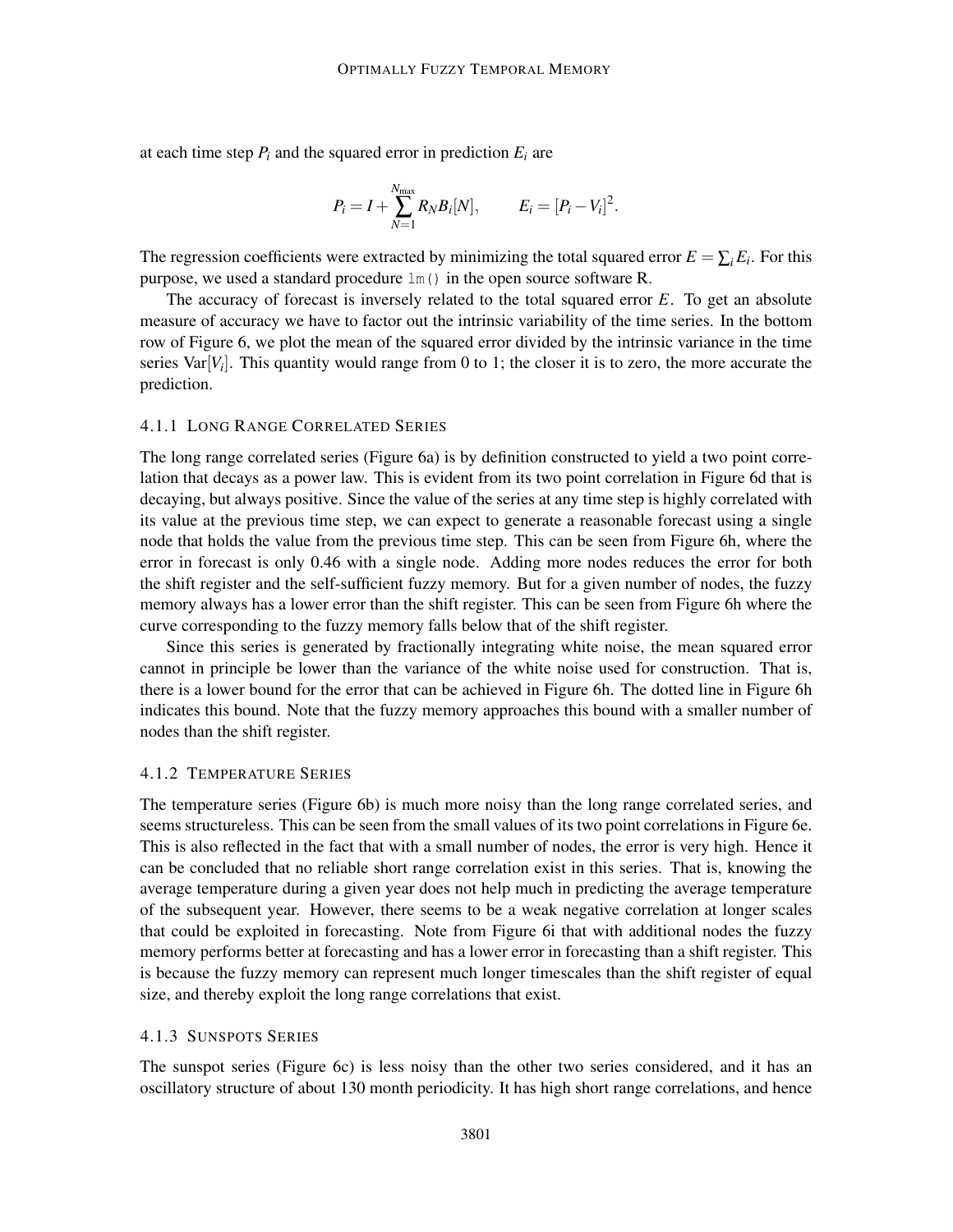

Figure 7: Forecasting the distant future. The sunspots time series of length 2820 is extrapolated for 500 time steps in the future using (a) shift register with 8 nodes, and (b) fuzzy memory with 8 nodes. The solid tick mark on the *x*-axis at 2820 corresponds to the point where the original series ends and the predicted future series begins.

even a single node that holds the value from the previous time step is sufficient to forecast with an error of 0.15, as seen in Figure 6j. As before, with more nodes, the fuzzy memory consistently has a lower error in forecasting than the shift register with equal number of nodes. Note that when the number of nodes is increased from 4 to 8, the shift register does not improve in accuracy while the fuzzy memory continues to improve in accuracy.

With a single node, both fuzzy memory and shift register essentially just store the information from the previous time step. Because most of the variance in the series can be captured by the information in the first node, the difference between the fuzzy memory and the shift register with additional nodes is not numerically overwhelming when viewed in Figure 6j. However, there is a qualitative difference in the properties of the signal extracted by the two memory systems. In order to successfully learn the 130 month periodicity, the information about high positive short range correlations is not sufficient, it is essential to also learn the information about the negative correlations at longer time scales. From Figure 6f, note that the negative correlations exist at a timescale of 50 to 100 months. Hence in order to learn this information, these timescales have to be represented. A shift register with 8 nodes cannot represent these timescales but the fuzzy memory with 8 nodes can.

To illustrate that it is possible to learn the periodicity using the fuzzy memory, we forecast the distant future values of the series. In Figure 7, we extend the sunspots series by predicting it for a future of 500 months. The regression coefficients  $R_N$  and the intercept *I* are extracted from the original series of length 2820. For the next 500 time steps, the predictions  $P_i$  are treated as actual values *V<sup>i</sup>* , and the memory representations are evolved. Figure 7a shows the series generated using shift register with 8 nodes. The solid tick mark on the *x*-axis at 2820 represents the point at which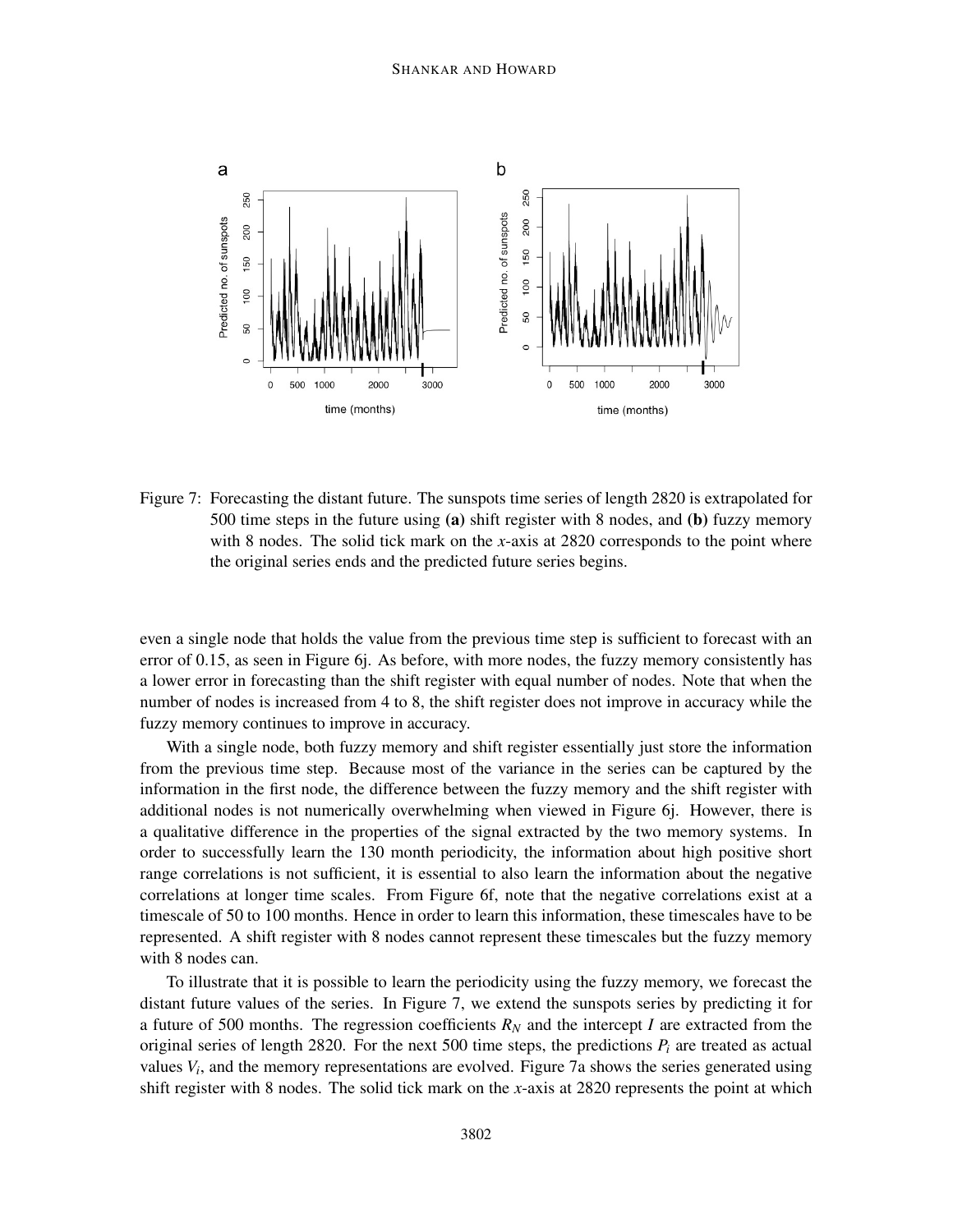

Figure 8: a. Testing error in forecasting. The regression coefficients were extracted from the first half of the sunspot series and testing was performed on the second half of the series. **b.** Forecasting error of the fuzzy memory, shift register and subsampled shift register with a node spacing of 5 and 10.

the original series ends and the predicted future series begins. Note that the series forecasted by the shift register immediately settles on the mean value without oscillation. This is because the time scale at which the oscillations are manifest is not represented by the shift register with 8 nodes. Figure 7b shows the series generated by the fuzzy memory with 8 nodes. Note that the series predicted by the fuzzy memory continues in an oscillating fashion with decreasing amplitude for several cycles eventually settling at the mean value. This is possible because the fuzzy memory represents the signal at a sufficiently long time scale to capture the negative correlations in the two-point correlation function.

Of course, a shift register with many more nodes can capture the long-range correlations and predict the periodic oscillations in the signal. However the number of nodes necessary to describe the oscillatory nature of the signal needs to be of the order of the periodicity of the oscillation, about 130 in this case. This would lead to overfitting the data. At least in the case of the simple linear regression algorithm, the number of regression coefficients to be extracted from the data increases with the number of nodes, and extracting a large number of regression coefficients from a finite data set will unquestionably lead to overfitting the data. Hence it would be ideal to use the least number of nodes required to span the relevant time scale.

In order to ensure that the extracted regression coefficients has not overfitted the data, we split the sunspots time series into two halves. We extracted the regression coefficients by using only the first half for training and used the second half for testing the predictions generated by those coefficients. Figure 8a plots this testing error, and should be compared to the training error plotted in Figure 6j. Other than the noticeable fact that the testing error is slightly higher than the training error, the shape of the two plots are very similar for both fuzzy memory and the shift register.

If our goal was to only capture the oscillatory structure of the sunspot series within a small number of regression coefficients, then we could subsample from a lengthy shift register so that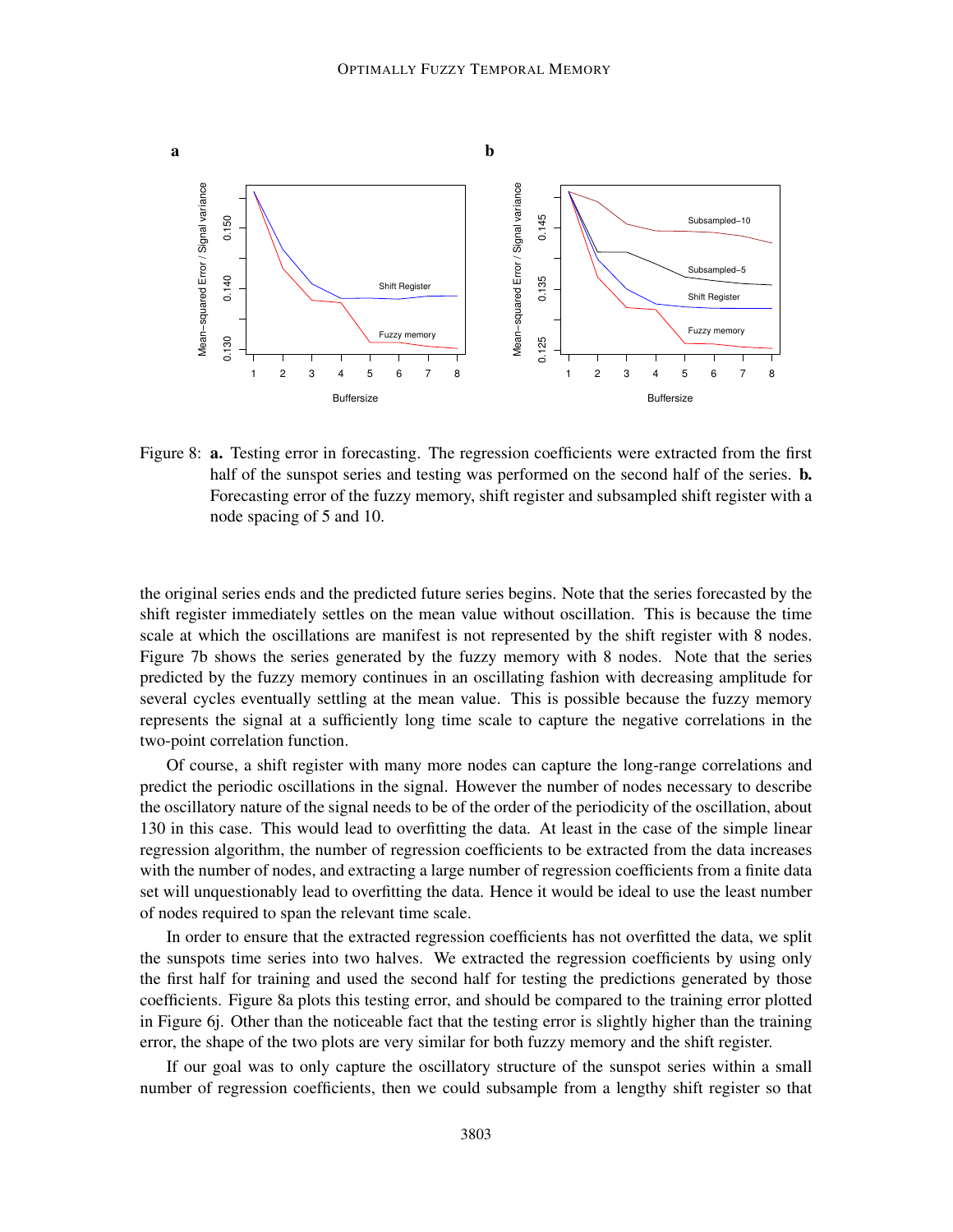information from both positive and negative correlations can be obtained. Although the subsampled shift register contains relatively few nodes, it cannot self sufficiently evolve in real time; we would need the resources associated with the complete shift register in order to evolve the memory at each moment. By subsampling 8 equidistantly spaced nodes of the shift register 1,11,21,31,...81, and extracting the corresponding regression coefficients, it is possible to extend the series to have an oscillatory structure analogous to Figure 7b. However it turns out that the forecasting error for the subsampled shift register is significantly higher than the forecasting error from the fuzzy memory. Figure 8b shows the forecasting error for subsampled shift register with equidistant node spacing of 5 and 10. Even though the subsampled shift register with a node spacing of 10 extends over a similar temporal range as the fuzzy memory, and captures the oscillatory structure in the data, the fuzzy memory outperforms it with a lower error. The advantage of the fuzzy memory over the subsampled shift register comes from the property of averaging over many previous values at long time scales rather than picking a single noisy value and using that for prediction. This property helps to suppress unreliable fluctuations that could lead to overfitting the data.

### 5. Discussion

The fuzzy memory holds more predictively relevant information than a shift register with the same number of nodes for long-range correlated signals, and hence performs better in time series forecasting such signals. However, learning the relevant statistics from a lengthy time series is not the same as learning from very few learning trials. To learn from very few learning trials, a learner must necessarily make some generalizations based on some built-in assumptions about the environment. Since the fuzzy memory discards information about the precise time of a stimulus presentation, the temporal inaccuracy in memory can help the learner make such a generalization. Suppose it is useful for a learner to learn the temporal relationship between two events, say A and B. Let the statistics of the world be such that B consistently follows A after a delay period, which on each learning trial is chosen from an unknown distribution. After many learning trials, a learner relying on a shift register memory would be able to sample the entire distribution of delays and learn it precisely. But real world learners may have to learn much faster. Because the fuzzy memory system represents the past information in a smeared fashion, a single training sample from the distribution will naturally let the learner make a scale-free temporal generalization about the distribution of delays between A and B. The temporal profile of this generalization will not in general match the true distribution that could be learned after many learning trials, however the fact that it is available after a single learning trial provides a tremendous advantage for natural learners.

It then seems natural to wonder if human and animal memory resembles the fuzzy memory system. After all, animals have evolved in the natural world where predicting the imminent future is crucial for survival. Numerous behavioral findings on animals and humans are consistent with them having a memory system with scale-free representation of past events (Balsam and Gallistel, 2009; Gallistel and Gibbon, 2000). In human memory studies, the forgetting curve is usually observed to follow a scale invariant power law function (Donkin and Nosofsky, 2012). When humans are asked to reproduce or discriminate time intervals, they exhibit a characteristic scale-invariance in the errors they produce (Rakitin et al., 1998; Wearden and Lejeune, 2008). This is not just a characteristic feature in humans, but in a wide variety of animals like rats, rabbits and pigeons (Roberts, 1981; Smith, 1968). These findings across behavioral tasks and species suggest that a scale-free memory is an adaptive response to a world with structure at many temporal scales.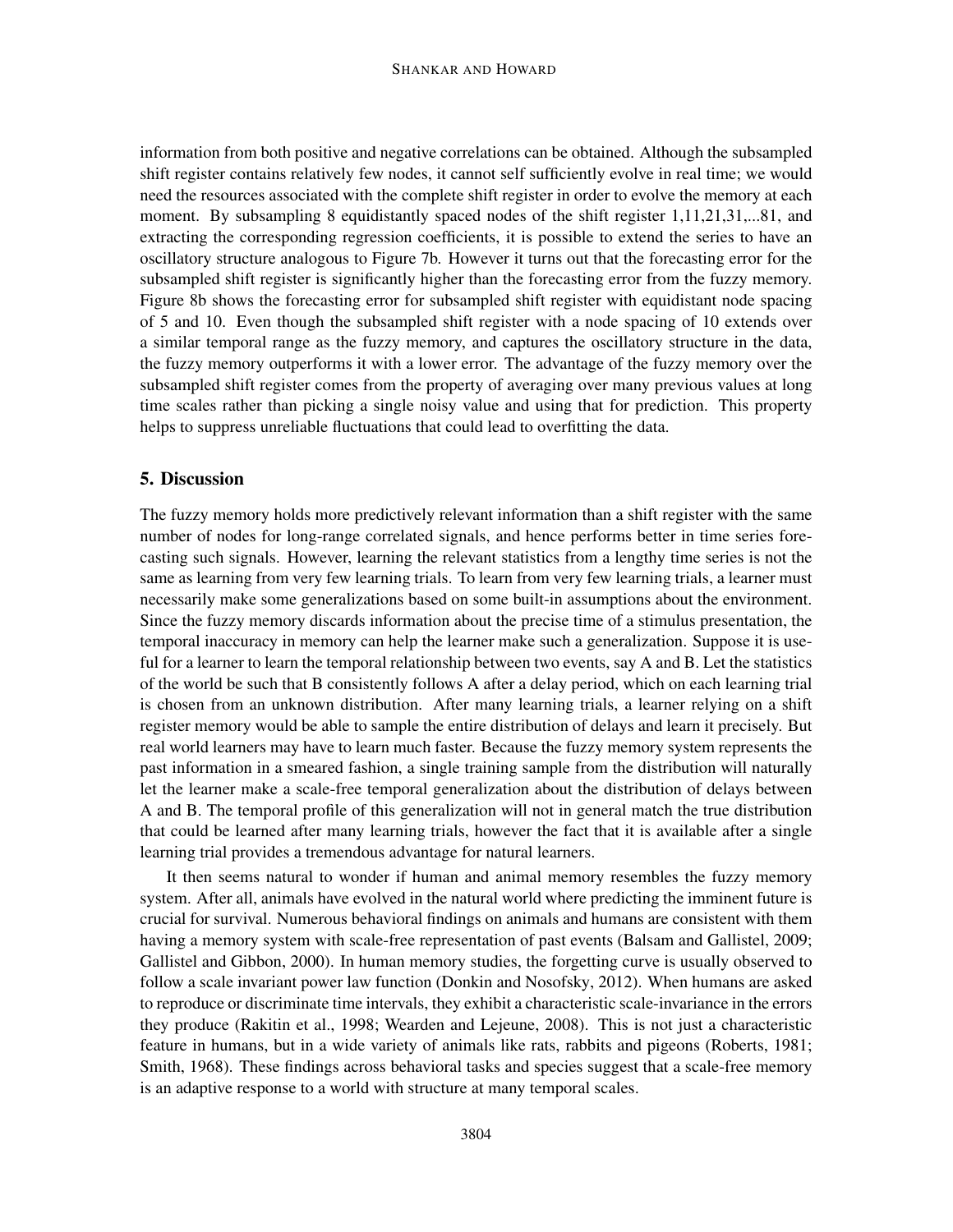#### 5.1 Neural Networks with Temporal Memory

Let us now consider the fuzzy memory system in the context of neural networks with temporal memory. It has been realized that neural networks with generic recurrent connectivity can have sufficiently rich dynamics to hold temporal memory of the past. Analogous to how the ripple patterns on a liquid surface contains information about the past perturbations, the instantaneous state of the recurrent network holds the memory of the past which can be simply extracted by training a linear readout layer. Such networks can be implemented either with analog neurons-echo state networks (Jaeger, 2001), or with spiking neurons-liquid state machines (Maass et al., 2002). They are known to be non-chaotic and dynamically stable as long as their spectral radius or the largest eigenvalue of the connectivity matrix has a magnitude less than one. Abstractly, such networks with fixed recurrent connectivity can be viewed as a reservoir of nodes and can be efficiently used for computational tasks involving time varying inputs, including time series prediction (Wyffels and Schrauwen, 2010).

The timescale of these reservoirs can be tuned up by introducing leaky integrator neurons in them (Jaeger et al., 2007). However, a reservoir with finite nodes cannot have memory from infinite past. In fact the criterion for dynamical stability of the reservoir is equivalent to requiring a fading memory (Jaeger, 2002). If we define a memory function of the reservoir to be the precision with which inputs from each past moment can be reconstructed, it turns out that the net memory, or the area under the memory function over all past times, is bounded by the number of nodes in the reservoir  $N_{\text{max}}$ . The exact shape of the memory function will however depend on the connectivity within reservoir. For a simple shift register connectivity, the memory function is a step function which is 1 up to  $N_{\text{max}}$  time steps in the past and zero beyond  $N_{\text{max}}$ . But for a generic random connectivity the memory function decays smoothly, sometimes exponentially and sometimes as a power law depending on the spectral radius (Ganguli et al., 2008). For linear recurrent networks, it turns out that the memory function is analytically tractable at least in some special cases (White et al., 2004; Hermans and Schrauwen, 2010), while the presence of any nonlinearity seems to reduce the net memory (Ganguli et al., 2008). By increasing the number of nodes in the reservoir, the net memory can be increased. But unless the network is well tailored, as in orthogonal networks (White et al., 2004) or a divergent feed-forward networks (Ganguli et al., 2008), the net memory grows very slowly and sub-linearly with the number of nodes. Moreover, analysis of trajectories in the state-space of a randomly connected network suggests that the net memory will be very low when the connectivity is dense (Wallace et al., 2013).

The self-sufficient fuzzy memory can be viewed as a special case of a linear reservoir with a specific, tailored connectivity. The t nodes effectively have a diagonal connectivity matrix making them leaky integrators, and the  $L_k^{-1}$  is the linear readout weights that approximately extracts the past inputs. For a white noise input signal, the memory function decays as a power law with exponent -1, and the net memory grows linearly with the number of nodes. However, as described above, the accuracy of reconstruction of the past is not the relevant quantity of interest here, it is the predictive information from the past that is of interest. Scale-free fluctuations in natural world imply that it isn't necessary to be accurate; in fact sacrificing accuracy in a scale-free fashion lets us represent predictive information from exponentially long timescales.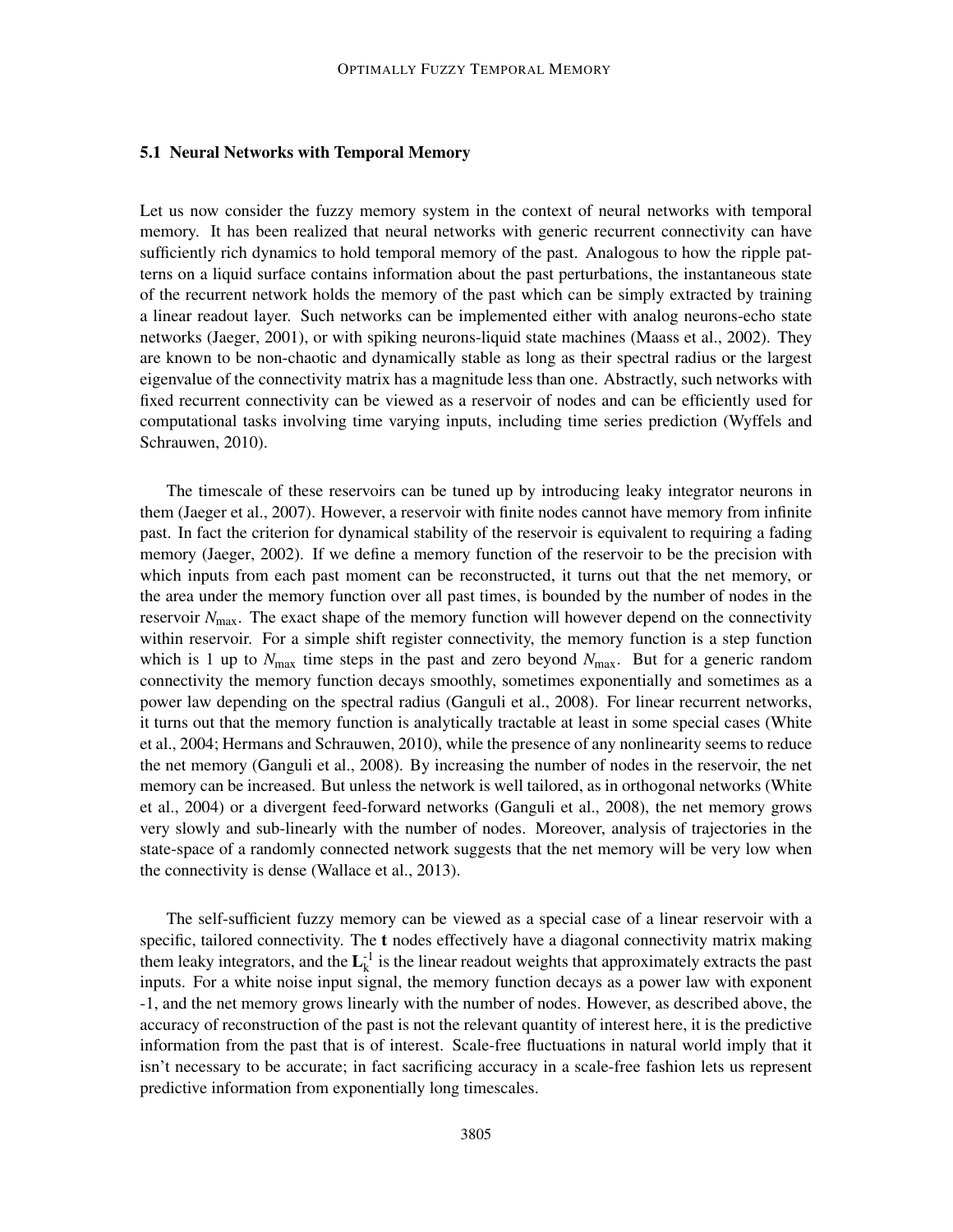## 5.2 Unaddressed Issues

Two basic issues essential to real-world machine learning applications have been ignored in this work for the sake of theoretical simplicity. First is that we have simply focused on a scalar time varying signal, while any serious learning problem would involve multidimensional signals. When unlimited storage resources are available, each dimension can be separately represented in a lengthy shift register. To conserve storage resources associated with the time dimension, we could replace the shift register with the self-sufficient fuzzy memory. This work however does not address the issue of conserving storage resources by compressing the intrinsic dimensionality of the signal. In general, most of the information relevant for future prediction is encoded in few combinations of the various dimensions of the signal, called features. Techniques based on information bottleneck method (Creutzig and Sprekeler, 2008; Creutzig et al., 2009) and slow feature analysis (Wiskott and Sejnowski, 2002) can efficiently extract these features. The strategy of representing the time series in a scale invariantly fuzzy fashion could be seen as complementary to these techniques. For instance, slow feature analysis (Wiskott and Sejnowski, 2002) imposes the slowness principle where low-dimensional features that change most slowly are of interest. If the components of a time varying high dimensional signal is represented in a temporally fuzzy fashion rather than in a shift register, then we could potentially extract the slowly varying parts in an online fashion by examining differences in the activities of the largest two  $\stackrel{*}{\tau}$  nodes.

The second issue is that we have ignored the learning and prediction mechanisms while simply focusing on the memory representation. For simplicity we used the linear regression predictor in Section 4. Any serious application should involve the ability to learn nonlinearities. Support vector machines (SVM) adopt an elegant strategy of using nonlinear kernel functions to map the input data to a high dimensional space where linear methods can be used (Vapnik, 1998; Müller et al., 1997). The standard method for training SVMs on time series prediction requires feeding in the data from a sliding time window, in other words providing shift registers as input. It has recently been suggested that rather than using standard SVM kernels on sliding time window, if we used recurrent kernel functions corresponding to infinite recurrent networks, performance can be improved on certain tasks (Hermans and Schrauwen, 2012). This suggests that the gradually fading temporal memory of the recurrent kernel functions is more effective than the step-function memory of shift register used in standard SVMs for time series prediction. Training SVMs with standard kernel functions along with fuzzy memory inputs rather than shift register inputs is an alternative strategy for approaching problems involving signals with long range temporal correlations. Moreover, since t nodes contain all the temporal information needed to construct the fuzzy memory, directly training the SVMs with inputs from t nodes could also be very fruitful.

Finally, it should be noted that if our aim is to build an autonomous agent we need both learning and prediction to happen in an online fashion. Many widely-used machine learning algorithms like SVM (Vapnik, 1998) and deep learning networks (Hinton et al., 2006), rely on batch processing which requires the availability of the entire data set prior to learning. Autonomous agents with limited memory resources cannot adopt such learning strategies. The learning mechanism cannot rely on information other than what is instantaneously available in the memory. An online learning algorithm tailored to act on the fuzzy memory representation could potentially be very useful for autonomous agents with finite memory resources.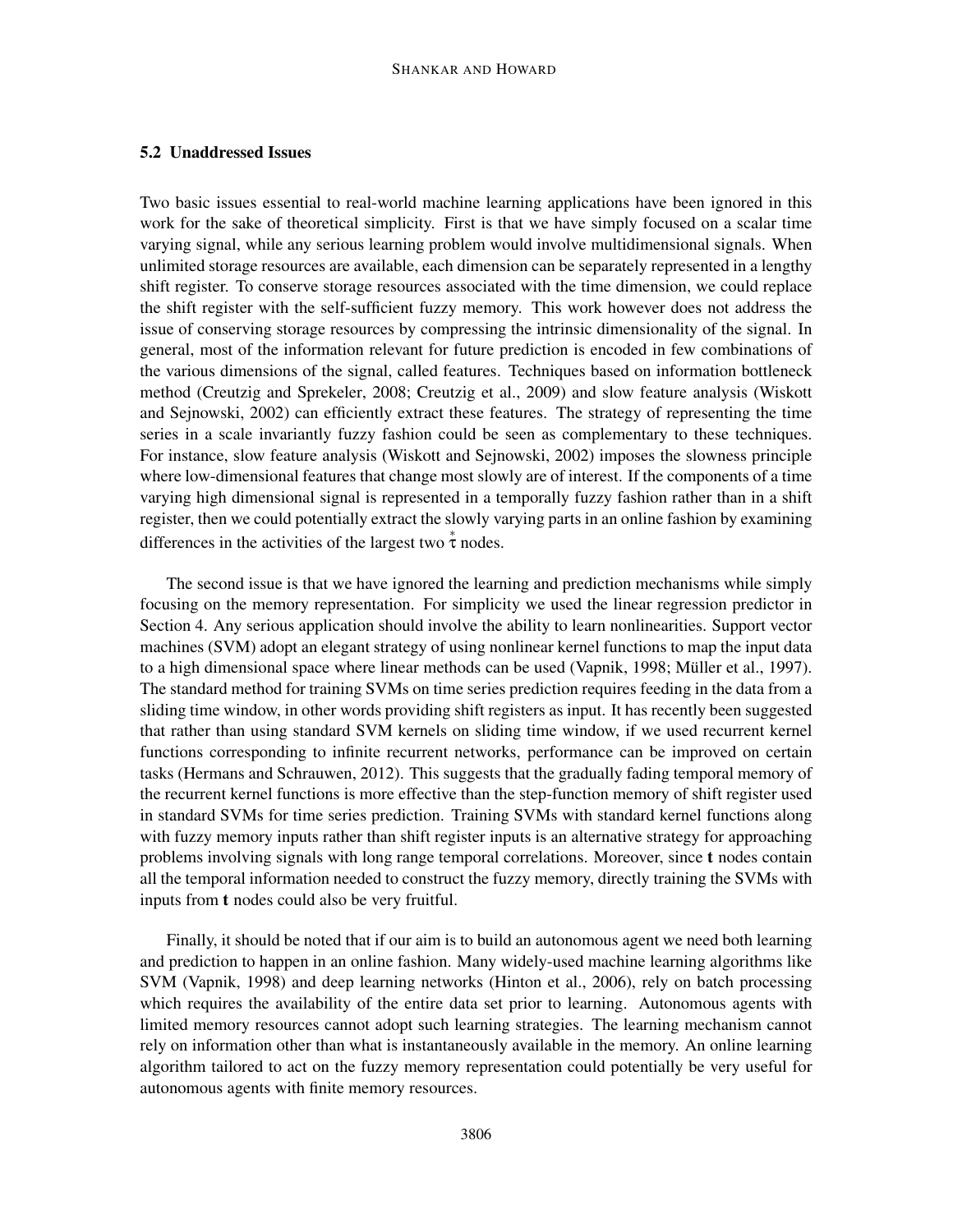## 6. Conclusion

Signals with long-range temporal correlations are found throughout the natural world. Such signals present a distinct challenge to machine learners that rely on a shift-register representation of the time series. Here we have described a method for constructing a self-sufficient scale-free representation of temporal history. The nodes are chosen in a way that minimizes information redundancy and information loss while equally distributing them over all time scales. Although the temporal accuracy of the signal is sacrificed, predictively relevant information from exponentially long timescales is available in the fuzzy memory system when compared to a shift register with the same number of nodes. This could be an extremely useful way to represent time series with long-range correlations for use in machine learning applications.

### Acknowledgments

The authors acknowledge support from National Science Foundation grant, NSF BCS-1058937, and Air Force Office of Scientific Research grant AFOSR FA9550-12-1-0369.

### Appendix A. Information Redundancy Across Nodes

The information redundancy in the memory representation can be quantified by deriving expressions for mutual information shared between neighboring nodes. When the input signal is uncorrelated or has scale-free long range correlations, it will be shown that the information redundancy is equally spread over all nodes only when the  $\stackrel{*}{\tau}$  values of the nodes are given by Equation 13.

Taking  $f(\tau)$  to be a stochastic signal and the current moment to be  $\tau = 0$ , the activity of a  $\stackrel{*}{\tau}$  node in the T column is (see Equation 12)

$$
\mathbf{T}(0,\overset{*}{\tau})=\frac{k^{k+1}}{k!}\int_{-\infty}^{0}\frac{1}{|\overset{*}{\tau}|}\left(\frac{\tau'}{\overset{*}{\tau}}\right)^{k}e^{-k\left(\frac{\tau'}{\overset{*}{\tau}}\right)}\mathbf{f}(\tau')d\tau'.
$$

The expectation value of this node can be calculated by simply averaging over  $f(\tau')$  inside the integral, which should be a constant if it is generated by a stationary process. By defining  $z = \tau'/\tau$ , we find that the expectation of  $T$  is proportional to the expectation of  $f$ .

$$
\langle \mathbf{T}(0, \mathbf{t}^*) \rangle = \langle \mathbf{f} \rangle \frac{k^{k+1}}{k!} \int_0^\infty z^k e^{-kz} dz.
$$

To understand the information redundancy in terms of correlations among the nodes, we calculate the correlations among the T nodes when  $f(\tau)$  is either a white noise or a long-range correlated signal.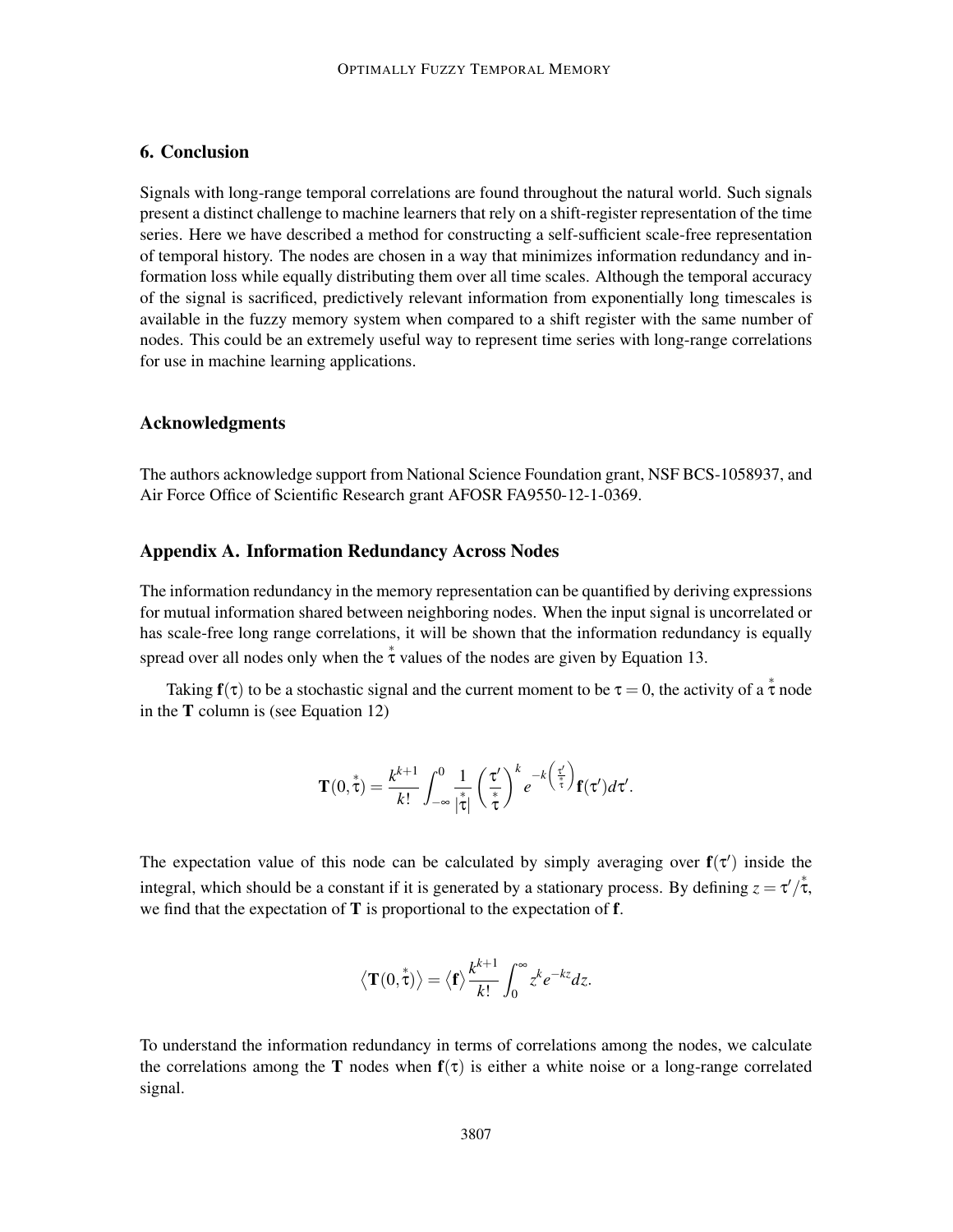#### A.1 White Noise Input

Let  $f(\tau)$  to be white noise, that is  $\langle f \rangle = 0$  and  $\langle f(\tau) f(\tau') \rangle \sim \delta(\tau - \tau')$ . The variance in the activity of each  $\stackrel{*}{\tau}$  node is then given by

$$
\langle \mathbf{T}^{2}(0,\overset{*}{\tau}) \rangle = \left(\frac{k^{k+1}}{k!}\right)^{2} \int_{-\infty}^{0} \int_{-\infty}^{0} \frac{1}{|\overset{*}{\tau}|^{2}} \left(\frac{\tau}{\overset{*}{\tau}}\right)^{k} e^{-k\left(\frac{\tau}{\overset{*}{\tau}}\right)} \left(\frac{\tau'}{\overset{*}{\tau}}\right)^{k} e^{-k\left(\frac{\tau'}{\overset{*}{\tau}}\right)} \langle \mathbf{f}(\tau)\mathbf{f}(\tau') \rangle d\tau d\tau',
$$
\n
$$
= \frac{1}{|\overset{*}{\tau}|} \left(\frac{k^{k+1}}{k!}\right)^{2} \int_{0}^{\infty} z^{2k} e^{-2kz} dz. \tag{16}
$$

As expected, the variance of a large  $|\dot{\tau}|$  node is small because the activity in this node is constructed by integrating the input function over a large timescale. This induces an artificial temporal correlation in that node's activity which does not exist in the input function. To see this more clearly, we calculate the correlation across time in the activity of one node, at time  $\tau$  and  $\tau'$ . With the definition  $\delta = |\tau - \tau'| / |\tau|$ , it turns out that

$$
\left\langle \mathbf{T}(\tau,\overset{*}{\tau}) \mathbf{T}(\tau',\overset{*}{\tau}) \right\rangle = |\overset{*}{\tau}|^{-1} \left(\frac{k^{k+1}}{k!}\right)^2 e^{-k\delta} \sum_{r=0}^k \delta^{k-r} \frac{k!}{r!(k-r)!} \int_0^\infty z^{k+r} e^{-2kz} dz. \tag{17}
$$

Note that this correlation is nonzero for any  $\delta > 0$ , and it decays exponentially for large δ. Hence even a temporally uncorrelated white noise input leads to short range temporal correlations in a  $\stackrel{*}{\tau}$ node. It is important to emphasize here that such temporal correlations will not be introduced in a shift register. This is because, in a shift register the functional value of f at each moment is just passed on to the downstream nodes without being integrated, and the temporal autocorrelation in the activity of any node will simply reflect the temporal correlation in the input function.

Let us now consider the instantaneous correlation in the activity of two different nodes. At any instant, the activity of two different nodes in a shift register will be uncorrelated in response to a white noise input. The different nodes in a shift register carry completely different information, making their mutual information zero. But in the  $T$  column, since the information is smeared across different  $\stackrel{*}{\tau}$  nodes, the mutual information shared by different nodes is non-zero. The instantaneous correlation between two different nodes  $\stackrel{*}{\tau}_1$  and  $\stackrel{*}{\tau}_2$  can be calculated to be

$$
\langle \mathbf{T}(0, \mathbf{\tilde{t}}_1) \mathbf{T}(0, \mathbf{\tilde{t}}_2) \rangle = |\mathbf{\tilde{t}}_2|^{-1} \left( \frac{k^{k+1}}{k!} \right)^2 \int_0^\infty z^{2k} (\mathbf{\tilde{t}}_1 / \mathbf{\tilde{t}}_2)^k e^{-kz(1 + \mathbf{\tilde{t}}_1 / \mathbf{\tilde{t}}_2)} dz,
$$
  
 
$$
\propto \frac{(\mathbf{\tilde{t}}_1 \mathbf{\tilde{t}}_2)^k}{(|\mathbf{\tilde{t}}_1| + |\mathbf{\tilde{t}}_2|)^{2k+1}}.
$$

The instantaneous correlation in the activity of the two nodes  $\dot{\tau}_1$  and  $\dot{\tau}_2$  is a measure of the mutual information represented by them. Factoring out the individual variances of the two nodes, we have the following measure for the mutual information.

$$
I(\overset{*}{\tau}_1, \overset{*}{\tau}_2) = \frac{\langle \mathbf{T}(0, \overset{*}{\tau}_1) \; \mathbf{T}(0, \overset{*}{\tau}_2) \rangle}{\sqrt{\langle \mathbf{T}^2(0, \overset{*}{\tau}_1) \rangle \langle \mathbf{T}^2(0, \overset{*}{\tau}_2) \rangle}} \approx \left[ \frac{\sqrt{\overset{*}{\tau}_1 / \overset{*}{\tau}_2}}{\left(1 + \overset{*}{\tau}_1 / \overset{*}{\tau}_2\right)} \right]^{2k+1}
$$

.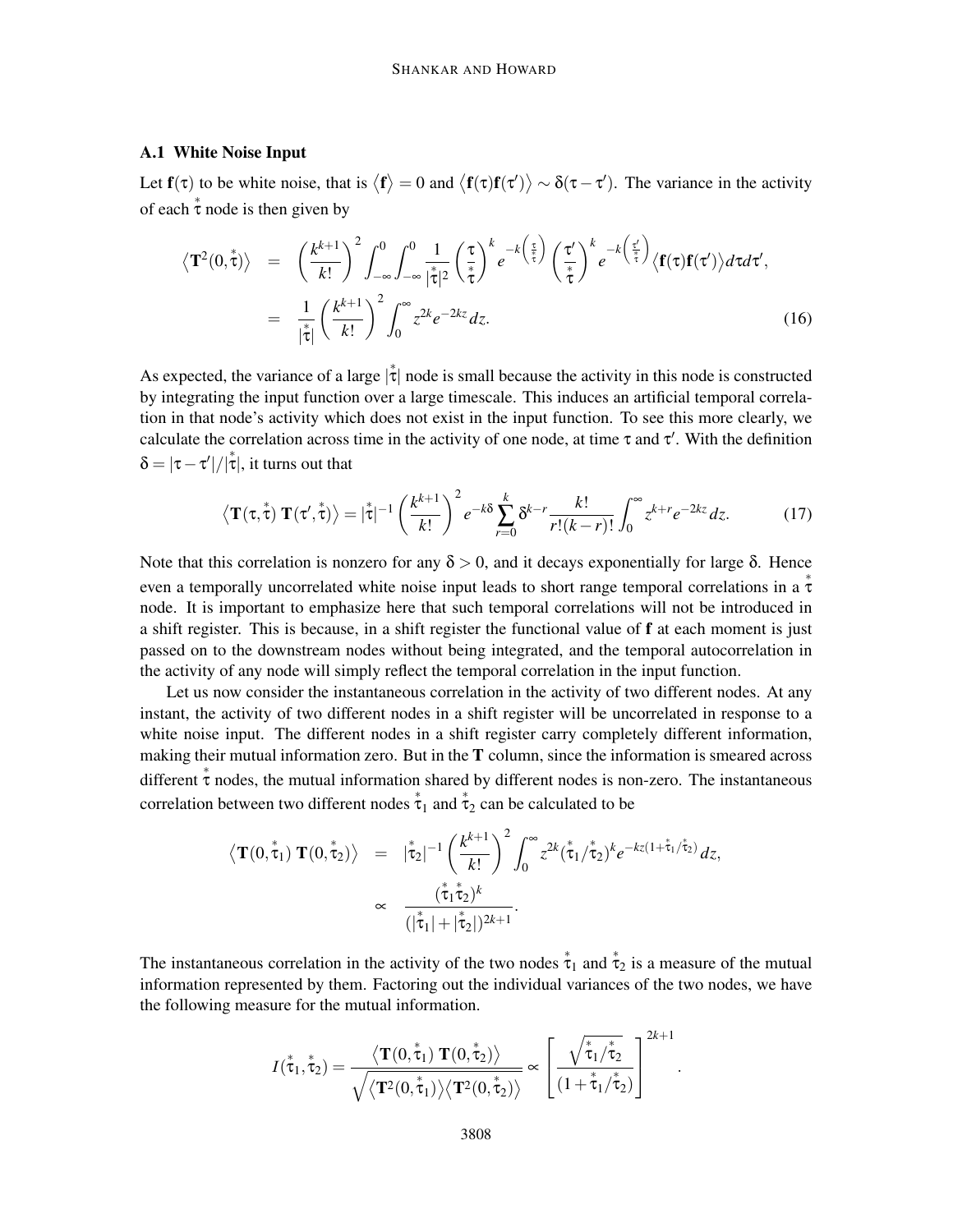This quantity is high when  $\dot{\tau}_1/\dot{\tau}_2$  is close to 1. That is, the mutual information shared between neighboring nodes will be high when their  $\stackrel{*}{\tau}$  values are very close.

The fact that the mutual information shared by neighboring nodes is non-vanishing implies that there is redundancy in the representation of the information. If we require the information redundancy to be equally distributed over all the nodes, then we need the mutual information between any two neighboring nodes to be a constant. If  $\stackrel{*}{\tau}_1$  and  $\stackrel{*}{\tau}_2$  are any two neighboring nodes, then in order for  $I(\tau_1, \tau_2)$  to be a constant,  $\tau_1/\tau_2$  should be a constant. This can happen only if the  $\tau$  values of the nodes are arranged in the form given by Equation 13.

#### A.2 Long Range Correlated Input

Now consider  $f(\tau)$  such that  $\langle f(\tau)f(\tau')\rangle \sim 1/|\tau-\tau'|^{\alpha}$  for large values of  $|\tau-\tau'|$ . Reworking the calculations analogous to those leading to Equation 17, we find that the temporal correlation is

$$
\langle \mathbf{T}(\tau,\overset{*}{\tau}) \mathbf{T}(\tau',\overset{*}{\tau}) \rangle = \frac{|\overset{*}{\tau}|^{-\alpha}}{2.4^k} \left(\frac{k^{k+1}}{k!}\right)^2 \sum_{r=0}^k C_r \int_{-\infty}^{\infty} \frac{|v|^{k-r}}{|v+\delta|^{\alpha}} e^{-k|v|} dv.
$$

Here  $\delta = |\tau - \tau'| / |\tau|$  and  $C_r = \frac{k!k+r)!}{r!(k-r)!}$ *r*!(*k*−*r*)! 2 *k*−*r*  $\frac{2^{k-r}}{(k)^{k+r+1}}$ . The exact value of  $C_r$  is unimportant and we only need to note that it is a positive number.

For  $\alpha > 1$ , the above integral diverges at  $v = -\delta$ , however we are only interested in the case  $\alpha$  < 1. When  $\delta$  is very large, the entire contribution to the integral comes from the region  $|v| \ll \delta$ and the denominator of the integrand can be approximated as  $\delta^{\alpha}$ . In effect,

$$
\left\langle T(\tau,\overset{*}{\tau})\ T(\tau',\overset{*}{\tau})\right\rangle \sim |\overset{*}{\tau}|^{-\alpha}\delta^{-\alpha}=|\tau-\tau'|^{-\alpha}
$$

for large  $|\tau-\tau'|$ . The temporal autocorrelation of the activity of any node should exactly reflect the temporal correlations in the input when  $|\tau - \tau'|$  is much larger than the time scale of integration of that node  $(\tau)$ . As a point of comparison, it is useful to note that any node in a shift register will also exactly reflect the correlations in the input.

Now consider the instantaneous correlations across different nodes. The instantaneous correlation between two nodes  $\stackrel{*}{\tau}_1$  and  $\stackrel{*}{\tau}_2$  turns out to be

$$
\langle \mathbf{T}(0, \mathring{\tau}_1) \mathbf{T}(0, \mathring{\tau}_2) \rangle = |\mathring{\tau}_2|^{-\alpha} \left(\frac{k^{k+1}}{k!}\right)^2 \sum_{r=0}^k X_r \frac{\beta^{k-r} (1 + \beta^{r-\alpha+1})}{(1+\beta)^{2k-r+1}}.
$$
 (18)

Here  $\beta = |\dot{\tau}_1|/|\dot{\tau}_2|$  and each  $X_r$  is a positive coefficient. By always choosing  $|\dot{\tau}_2| \ge |\dot{\tau}_1|$ , we note two limiting cases of interest,  $\beta \ll 1$  and  $\beta \simeq 1$ . When  $\beta \ll 1$ , the  $r = k$  term in the summation of the above equation yields the leading term, and the correlation is simply proportional to  $|\dot{\tau}_2|^{-\alpha}$ , which is approximately equal to  $|\dot{\tau}_2 - \dot{\tau}_1|^{-\alpha}$ . In this limit where  $|\dot{\tau}_2| \gg |\dot{\tau}_1|$ , the correlation between the two nodes behaves like the correlation between two shift register nodes. When  $\beta \simeq 1$ , note from Equation 18 that the correlation will still be proportional to  $|\dot{\tau}_2|^{-\alpha}$ . Now if  $\dot{\tau}_1$  and  $\dot{\tau}_2$  are neighboring nodes with close enough values, we can evaluate the mutual information between them to be

$$
I(\overset{*}{\tau}_1, \overset{*}{\tau}_2) = \frac{\langle \mathbf{T}(0, \overset{*}{\tau}_1) \mathbf{T}(0, \overset{*}{\tau}_2) \rangle}{\sqrt{\langle \mathbf{T}^2(0, \overset{*}{\tau}_1) \rangle \langle \mathbf{T}^2(0, \overset{*}{\tau}_2) \rangle}} \approx |\overset{*}{\tau}_2 / \overset{*}{\tau}_1|^{-\alpha/2}.
$$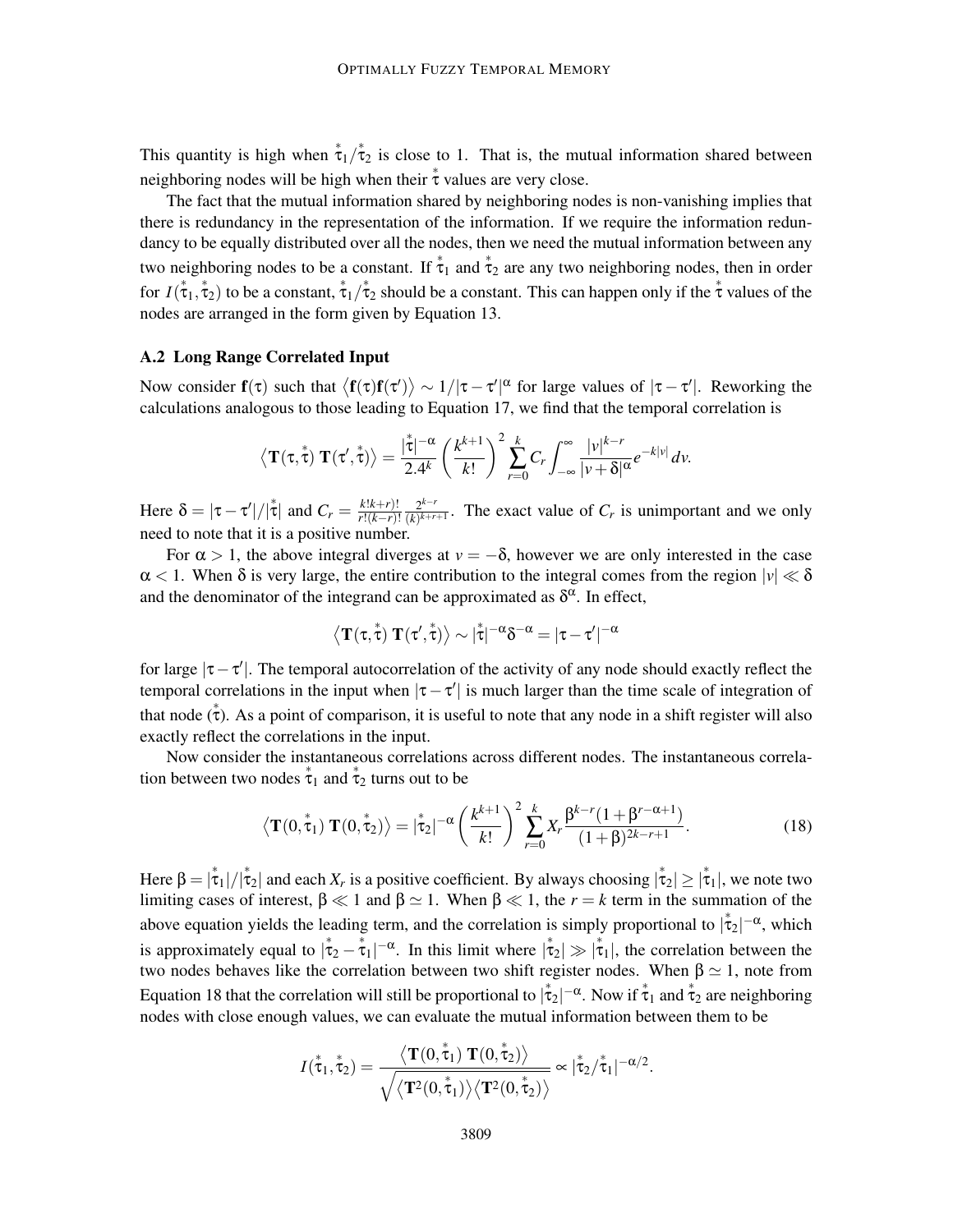Reiterating our requirement from before that the mutual information shared by neighboring nodes at all scales should be the same, we are once again led to choose  $\dot{\tau}_2/\dot{\tau}_1$  to be a constant which is possible only when the  $\stackrel{*}{\tau}$  values of the nodes are given by Equation 13.

### References

- R. T. Baillie. Long memory processes and fractional integration in econometrics. *Journal of Econometrics*, 73:5–59, 1996.
- P. D. Balsam and C. R. Gallistel. Temporal maps and informativeness in associative learning. *Trends in Neuroscience*, 32(2):73–78, 2009.
- J. Beran. *Statistics for Long-Memory Processes*. Chapman & Hall, New York, 1994.
- G. Chechik, A. Globerson, N. Tishby, and Y. Weiss. Information bottleneck for gaussian variables. *Journal of Machine Learning Research*, 6:165–188, 2005.
- F. Creutzig and H. Sprekeler. Predictive coding and the slowness principle: An informationtheoretic approach. *Neural Computation*, 20(4):1026–1041, 2008.
- F. Creutzig, A. Globerson, and N. Tishby. Past-future information bottleneck in dynamical systems. *Physical Review E*, 79:041925, 2009.
- C. Donkin and R. M. Nosofsky. A power-law model of psychological memory strength in shortand long-term recognition. *Psychological Science*, 23:625–634, 2012.
- D. J. Field. Relations between the statistics of natural images and the response properties of cortical cells. *Journal of Optical Society of America A*, 4:2379–2394, 1987.
- C. R. Gallistel and J. Gibbon. Time, rate, and conditioning. *Psychological Review*, 107(2):289–344, 2000.
- S. Ganguli, D. Huh, and H. Sompolinsky. Memory traces in dynamical systems. *Proceedings of the National Academy of Sciences of the United States of America*, 105(48):18970–18975, 2008.
- D. L. Gilden. Cognitive emissions of 1/ *f* noise. *Psychological Review*, 108:33–56, 2001.
- C. W. J. Granger and R. Joyeux. An introduction to long-memory time series models and fractional differencing. *Journal of Time Series Analysis*, 1:15–29, 1980.
- M. Hermans and B. Schrauwen. Memory in linear recurrent neural networks in continuous time. *Neural Networks*, 23(3):341–355, 2010.
- M. Hermans and B. Schrauwen. Recurrent kernel machines: Computing with infinite echo state networks. *Neural Computation*, 24(1):104–133, 2012.
- G. E. Hinton, S. Osindero, and Y. W. Teh. A fast learning algorithm for deep belief nets. *Neural Computation*, 18:1527–1554, 2006.
- J. R. M. Hosking. Fractional differencing. *Biometrika*, 68(1):165–176, 1981.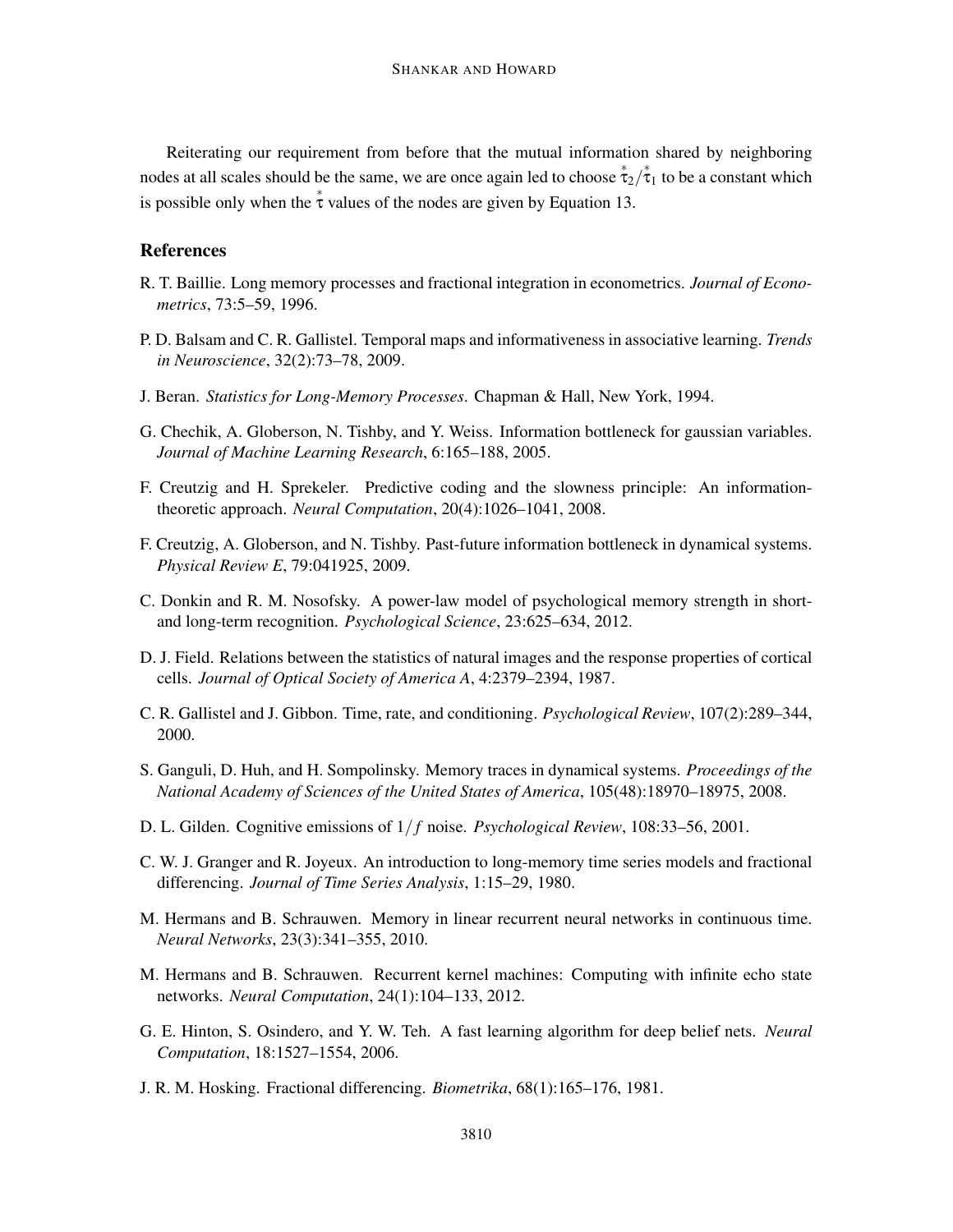- H. Jaeger. The echo state approach to analyzing and training recurrent networks. GMD-Report 148, GMD - German National Research Institute for Information Technology, 2001.
- H. Jaeger. Short term memory in echo state networks. GMD-Report 152, GMD German National Research Institute for Information Technology, 2002.
- H. Jaeger, M. Lukosevicius, D. Popovici, and U. Siewert. Optimization and applications of echo state networks with leaky integrator neurons. *Neural Networks*, 20:335–352, 2007.
- K. Linkenkaer-Hansen, V.V. Nikouline, J. M. Palva, and R. J. Ilmoniemi. Long-range temporal correlations and scaling behavior in human brain oscillations. *Journal of Neuroscience*, 21:1370– 1377, 2001.
- W. Maass, T. Natschläger, and H. Markram. Real-time computing without stable states: A new framework for neural computation based on perturbations. *Neural Computation*, 14(11):2531– 2560, 2002.
- B. Mandelbrot. *The Fractal Geometry of Nature*. W. H. Freeman, San Fransisco, CA, 1982.
- K. R. Müller, A. J. Smola, G. Rätsch, B. Schölkopf, J. Kohlmorgen, and V. Vapnik. Predicting time series with support vector machines. In *Proceedings of the International Conference on Analog Neural Networks*, 1997.
- E. Post. Generalized differentiation. *Transactions of the American Mathematical Society*, 32:723– 781, 1930.
- B. C. Rakitin, J. Gibbon, T. B. Penny, C. Malapani, S. C. Hinton, and W. H. Meck. Scalar expectancy theory and peak-interval timing in humans. *Journal of Experimental Psychology: Animal Behavior Processes*, 24:15–33, 1998.
- S. Roberts. Isolation of an internal clock. *Journal of Experimental Psychology: Animal Behavior Processes*, 7:242–268, 1981.
- K. H. Shankar and M. W. Howard. A scale-invariant internal representation of time. *Neural Computation*, 24:134–193, 2012.
- M. C. Smith. CS-US interval and US intensity in classical conditioning of rabbit's nictitating membrane response. *Journal of Comparative and Physiological Psychology*, 66(3):679–687, 1968.
- N. Tishby, F. C. Pereira, and W. Bialek. Information bottleneck method. In *Proceedings of 37th Allerton Conference on Communication and Computation*, Monticello, IL, 1999.
- A. Torralba and A. Oliva. Statistics of natural image categories. *Network: Computation in Neural Systems*, 14(3):391–412, 2003.
- G. C. Van Orden, J. G. Holden, and M. T. Turvey. Self organization of cognitive performance. *Journal of Experimental Psychology: General*, 132:331–350, 2003.
- V. N. Vapnik. *Statistical Learning Theory*. Wiley, New York, 1998.
- R. F. Voss and J. Clarke. 1/ *f* noise in music and speech. *Nature*, 258:317–318, 1975.